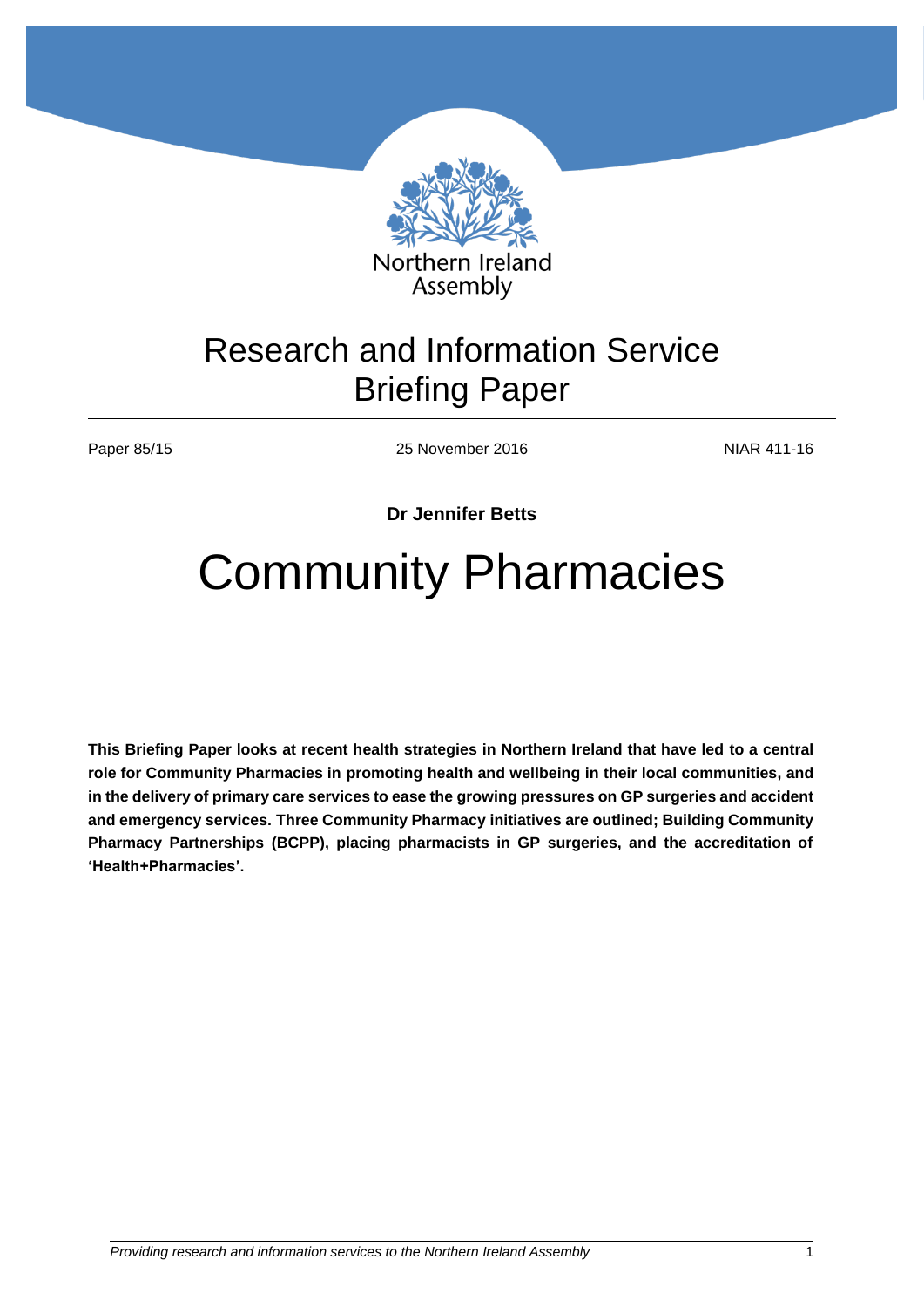## Contents

| 1. Community Pharmacies - Policy and Strategy for the Delivery of Healthcare4 |  |
|-------------------------------------------------------------------------------|--|
|                                                                               |  |
|                                                                               |  |
|                                                                               |  |
|                                                                               |  |
|                                                                               |  |
|                                                                               |  |
|                                                                               |  |
|                                                                               |  |
|                                                                               |  |
|                                                                               |  |
|                                                                               |  |
|                                                                               |  |
|                                                                               |  |
|                                                                               |  |
|                                                                               |  |
|                                                                               |  |
|                                                                               |  |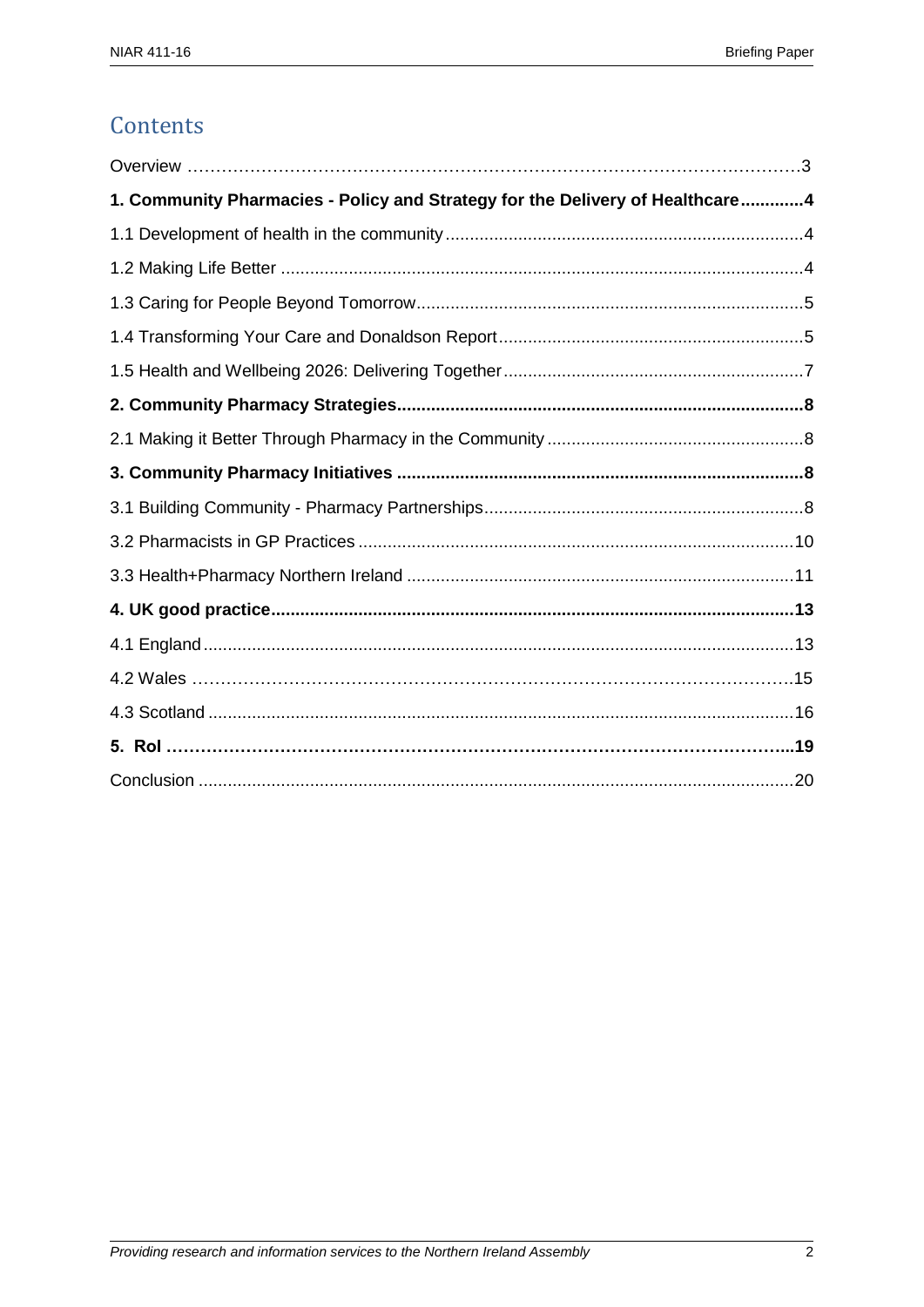#### <span id="page-2-0"></span>**Overview**

The role that pharmacies play in delivering primary care and in educating and working with local communities is continually developing in both the healthcare and voluntary and community sectors. A key driver for closer integration of pharmacists is the growing complexity of medicine. For example, stratified medicine is a developing concept that uses medicines tailored to an individual patient's genetic make-up leading to specific targeting of drug treatment. Also, some medicines that could only be administered in hospitals can now be managed in a patient's home due to advances in the design of medicines and technology.<sup>1</sup>

The Patient and Client Council outlined the services now provided by pharmacists in the community, pointing out a range of services that include blood pressure checks, cholesterol and blood glucose level tests, pregnancy testing and sexually transmitted infection services. Colds and flu can also be treated by the pharmacist, avoiding a visit to the GP. However, despite the increased remit of community pharmacists, a recent YouGov. poll of over 2,000 people found that less than a third of respondents were aware of the range of services pharmacists offered. The Patient Client Council argues that this is despite pharmacy being the third largest health profession after medicine and nursing.<sup>2</sup>

Following the reform policy direction of Transforming Your Care<sup>3</sup> and the Donaldson Report<sup>4</sup>, a five-year strategy specifically addressing the provision for pharmacy services was implemented. *Making it Better Through Pharmacy in the Community –* five year strategy<sup>5</sup> (2014) focused on the impact of pharmacies in local communities and in different environments. Community pharmacy covers a range of roles from providing a wider remit of services in local pharmacies; integrated partnerships in GP practices; to working in partnership with the voluntary and community sector in delivering local health and wellbeing projects. Health+Pharmacies will work with their local communities to offer advice and services to improve health and wellbeing. This can take place in pharmacies, or in community settings such as schools or community groups with advice issued on a range of public health issues including obesity and nutrition, or individuals can be signposted to other health services or organisations in the community. As approximately 10% of the population visit a pharmacy each day, many with long term chronic health conditions, there is potential for community

<sup>1</sup> Prescription for Excellence (September 2013) (p7).

<sup>&</sup>lt;sup>2</sup> Patient and Client Blog Entry 55: The Community Pharmacy, February 2014 available:

<http://www.patientclientcouncil.hscni.net/news/view/patient-and-client-council-blog-entry-55-the-community-pharmacy> <sup>3</sup> Transforming Your Care: A Review of Health and Social Care in Northern Ireland (December 2011); Department of Health available:<https://www.health-ni.gov.uk/topics/health-policy/transforming-your-care>

<sup>4</sup> The Right Time, The Right Place: Expert examination of the application of health and social care governance arrangements for ensuring the quality of care provision in Northern Ireland, Sir Liam Donaldson, Dr Paul Rutter, Dr Michael Henderson (December 2014); DoH available:<https://www.health-ni.gov.uk/topics/health-policy/donaldson-report>

<sup>5</sup> Making it Better Through Pharmacy in the Community – five year strategy (March 2014); Department of Health available: <https://www.health-ni.gov.uk/publications/making-it-better-through-pharmacy-community>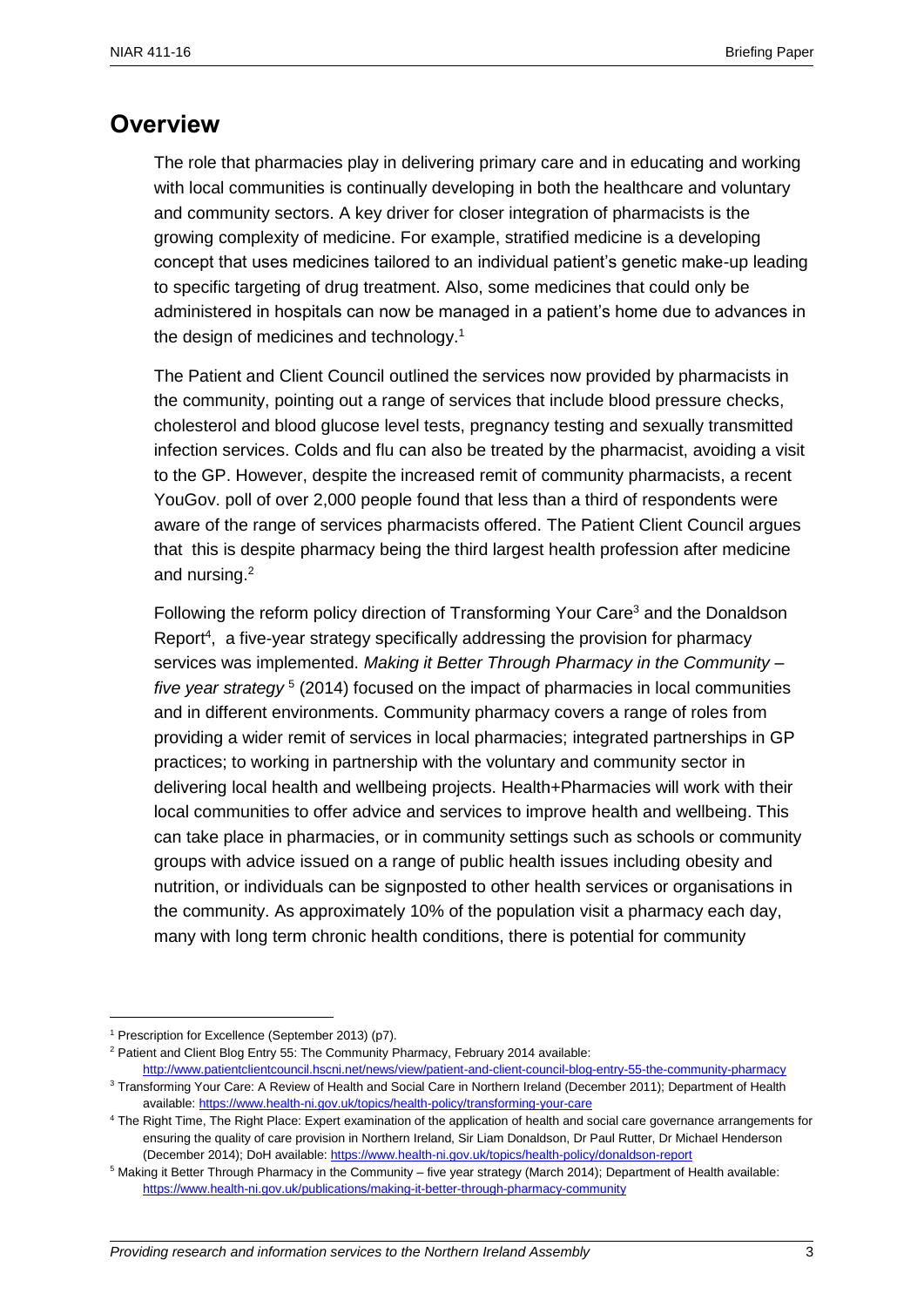pharmacies to have an active role in health improvement through medicine management and review.<sup>6</sup>

This briefing covers the policy and strategies leading to the enhanced role of pharmacists in healthcare across the UK and RoI, including highlighting community pharmacy initiatives; pharmacies situated in GP surgeries, Health+Pharmacy accreditation, and Building the Community-Pharmacy Partnership (BCPP).

## <span id="page-3-0"></span>**1. Community Pharmacies - Policy and Strategy for the Delivery of Healthcare**

#### <span id="page-3-1"></span>**1.1 Development of health in the community**

This introduced the concept of tackling health issues at community level in settings such as community pharmacies. Over the last ten to fifteen years the importance and influence of social, economic, environmental and cultural determinants of health have been recognised in the delivery of healthcare and public health outcomes in Northern Ireland. In 2002 the Northern Ireland Executive published a cross-cutting health strategy *Investing for Health 2002-2012*<sup>7</sup> that Sir Donald Acheson<sup>8</sup>, the then Chief Medical Officer for England described as *"The best health policy document, at national level from a country in the English-speaking world, I have seen."* The importance of the cross-cutting strategy was that unlike public health strategies in other countries, the goals and objectives were not focused on disease, but on wider determinants of health. The following strategies demonstrate the history of this thinking. The view that health and wellbeing need to be addressed at community level is not new.

#### <span id="page-3-2"></span>**1.2 Making Life Better**

In 2004 the then DHSSPS published a strategy that introduced services in local community pharmacies to improve public health, medicine use, and ease the burden on GPs. The services introduced in the 'Making it Better' (2004)<sup>9</sup> strategy are still available in community pharmacies and include; a Minor Ailments Service allowing people to access medicines for common ailments without a GP consultation; a Repeat Dispensing Scheme to improve access to repeat medication; a Manage Your Medicines Scheme to carry out medicine reviews; and a 12-week Smoking Cessation Service. While the 2004 strategy delivered benefits, there remained significant opportunities to further develop what pharmacies in the community could offer.

*Making Life Better – a whole system strategic framework for public health 2013-2023'*<sup>10</sup> (June 2014) is the Northern Ireland Executive's ten-year strategic framework for

<sup>6</sup> Transforming Your Care: A Review of Health and Social Care in Northern Ireland (December 2011)

<sup>&</sup>lt;sup>7</sup> Investing for Health 2002-2012 (2002); DHSSPS

<sup>8</sup> Sir Donald Acheson, Chief Medical Officer in England 1983-1991 and author of 'Independent Inquiry into Inequalities in Health Report (1998) available:<https://www.gov.uk/government/publications/independent-inquiry-into-inequalities-in-health-report>

<sup>9</sup> Making it Better (2004) DoH available[: https://www.health-ni.gov.uk/publications/making-it-better-through-pharmacy](https://www.health-ni.gov.uk/publications/making-it-better-through-pharmacy-community)[community](https://www.health-ni.gov.uk/publications/making-it-better-through-pharmacy-community)

<sup>&</sup>lt;sup>10</sup> Making Life Better: A Whole System Strategic Framework for Public Health 2012-2023 (June 2014); DHSSPS available: <https://www.health-ni.gov.uk/publications/making-life-better-strategy-and-reports>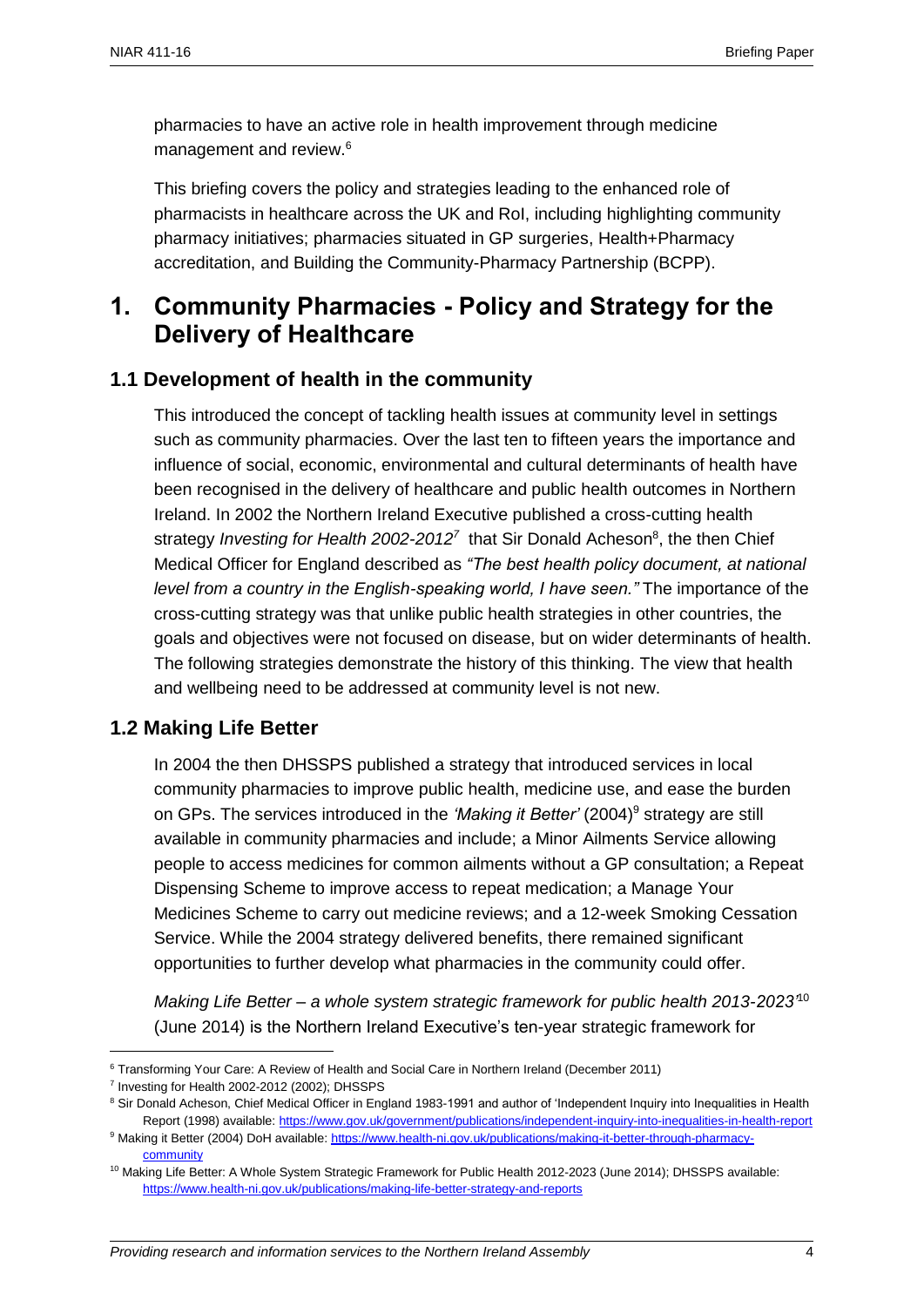improving public health and reducing health inequalities. It builds on the original *Investing for Health* (2002-2012) strategy, retaining its focus on a broad range of social, economic and environmental factors that impact health and wellbeing. The aim of the *Making Life Better* strategic framework is to allow individuals greater control over their own health, enable them to reach their full health and wellbeing potential, and reduce health inequalities. The framework is not only about programmes at government level, but provides direction for work at regional and local levels involving public agencies, local government and communities working in partnership. *Making Life Better*  represents a response to both the review of the *Investing for Health* strategy carried out in 2010<sup>11</sup>, and a subsequent consultation in 2012 on *Fit and Well – Changing Lives*.

#### <span id="page-4-0"></span>**1.3 Caring for People Beyond Tomorrow**

*Caring for people beyond tomorrow*<sup>12</sup> (2005) is a 20-year strategic framework for primary care which recognised the need for wider development of community-based alternatives to hospital admissions. It focused on 'integrated working' and introduced Primary Care Partnerships where healthcare professionals and community and voluntary sector bodies would work together. However, at the time when the strategic framework for primary care was published, the Community Development and Health Network (CDHN) had been commissioning projects since 2002, bringing together local pharmacies and community organisations to tackle local health and social issues (see Building Community Pharmacy Partnerships section 3.1).

#### <span id="page-4-1"></span>**1.4 Transforming Your Care and Donaldson Report**

*Transforming Your Care: A Review of Health and Social Care in Northern Ireland*  (2011)<sup>13</sup> ('TYC') recognised the contribution community pharmacies could make to public healthcare, particularly in the management of patients with long term conditions. Ensuring the correct administration of (often multiple) medicines is key to handling patient care, and community pharmacies are ideally placed to provide advice without the need to make an appointment. A key proposal in TYC was for an *"expanded role for community pharmacy in the arena of health promotion both in pharmacies and in the community."<sup>14</sup>*

Highlighting the link between some health conditions and levels of deprivation, TYC recognised the role for community pharmacies in enabling self-care and avoiding conditions becoming chronic. *"Support therefore begins with the GP, integrated community teams and the community pharmacy"<sup>15</sup>*. TYC saw pharmacy as having an enhanced role as part of a multi-disciplinary team involved in medicine management, health promotion at community level, and supporting individuals with complex needs.

 $\overline{a}$ 

*Providing research and information services to the Northern Ireland Assembly* 5

<sup>&</sup>lt;sup>11</sup> Investing for Health Strategy Review (2010): DHSSPS.

<sup>12</sup> Caring for people beyond tomorrow: strategic framework (October 2005) available[: https://www.health](https://www.health-ni.gov.uk/publications/caring-people-beyond-tomorrow-strategic-framework)[ni.gov.uk/publications/caring-people-beyond-tomorrow-strategic-framework](https://www.health-ni.gov.uk/publications/caring-people-beyond-tomorrow-strategic-framework)

<sup>&</sup>lt;sup>13</sup> Transforming Your Care: A Review of Health and Social Care in Northern Ireland (December 2011); Department of Health available:<https://www.health-ni.gov.uk/topics/health-policy/transforming-your-care>

<sup>&</sup>lt;sup>14</sup> As above p.58

<sup>&</sup>lt;sup>15</sup> As above p.73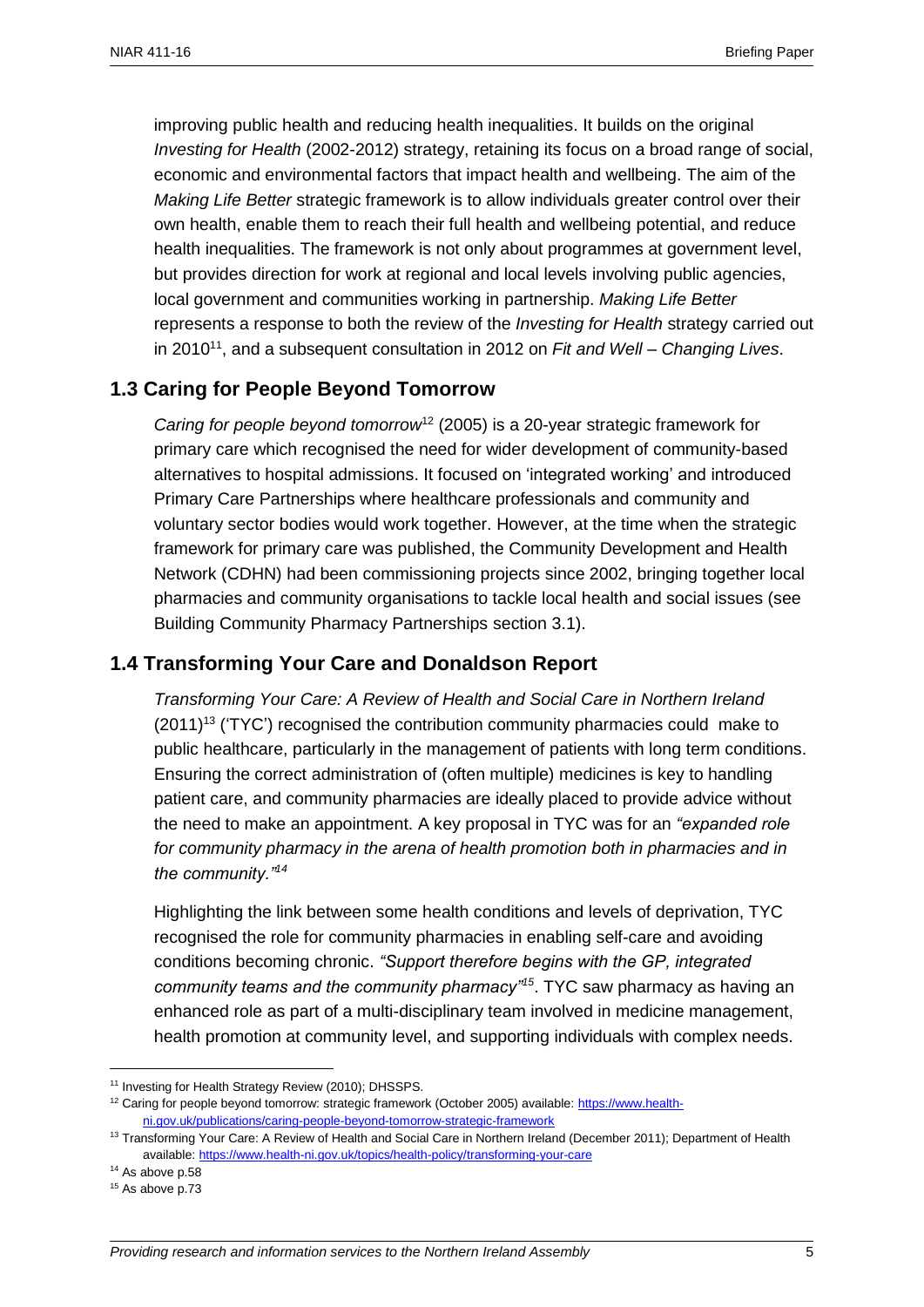This role was also highlighted in the subsequent consultation document implementing action:  $16$ 

- Integrated Care Partnerships (ICPs) were envisaged as networks of clinical professionals and organisations that would work together through agreements to decide how they could better deliver all relevant aspects of care, e.g. HSC Trusts, GPs, pharmacies, and voluntary and community independent providers.
- **The TYC consultation recognised the importance of community pharmacies as the** first point of call for people with self-limiting conditions or illnesses.
- Pharmacists were highlighted as being under-utilised, with respondents to the TYC consultation report*<sup>17</sup>* calling for an increased role for pharmacists in delivering healthcare and providing advice and information to the public. The Pharmacy Forum highlighted the potential for pharmacists to have more responsibility, for example:
	- for vaccination services:
	- minor illnesses; and
	- making services more accessible in primary care.

The Pharmacy Forum stated:

*There is a huge opportunity to make better use of the competencies and skills of pharmacists particularly when there will be a significant shift from provision of services in hospitals to provision of services closer to home; in the community and/or GP surgeries.<sup>18</sup>*

Community Pharmacy NI also commented that *"Through community pharmacies key interventions could be delivered to 10% of the Northern Ireland population every day",*  with pharmacy bodies stressing the contributions they are able to make to the health and wellbeing of patients with long-term conditions. In providing support and information to patients and their carers, pharmacists can ensure that medicines are used effectively and can support patients in managing their conditions and avoiding visits to GPs or A&E departments.

Pharmacy representatives and the voluntary and community sector highlighted unique opportunities where they can support patients. This not only applies to those with longterm conditions, but also the frail, elderly and socially isolated. Where transport is a problem, pharmacists pointed out that they routinely collect and deliver prescriptions for patients who are unable to do so.

<sup>16</sup> Transforming Your Care: Vision to Action A consultation document 9 October 2012 – 15 January 2013; HSCB available: <https://www.health-ni.gov.uk/topics/health-policy/transforming-your-care>

<sup>&</sup>lt;sup>17</sup> As above

<sup>&</sup>lt;sup>18</sup> As above p42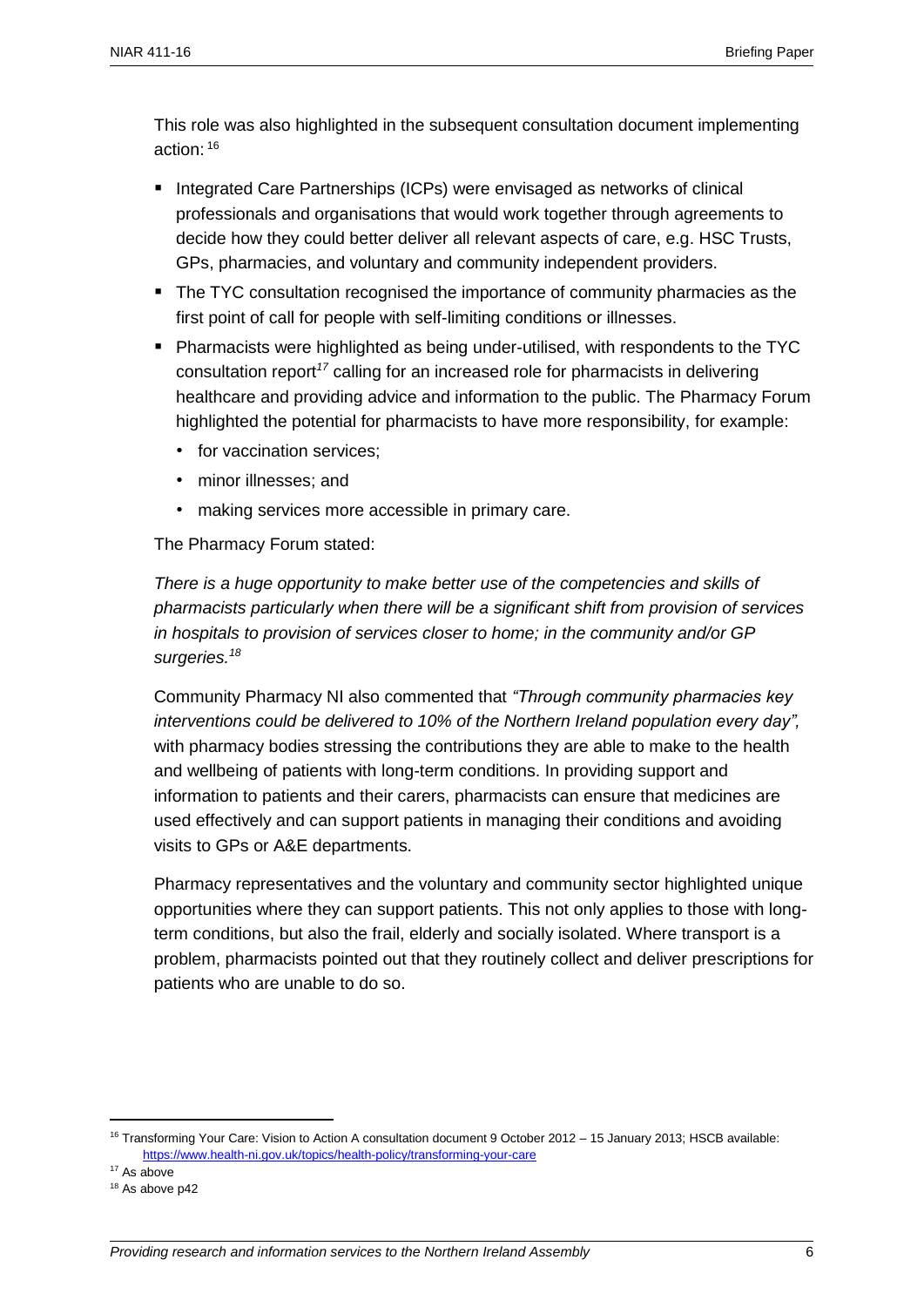The under-utilisation of pharmacies was also highlighted in the Donaldson Report<sup>19</sup> in 2014 when it stated: *"…the opportunity for a much stronger role for under-appreciated disciplines like pharmacy on the boundary between hospital and population."* 

#### <span id="page-6-0"></span>**1.5 Health and Wellbeing 2026: Delivering Together**

Related to a recommendation in the Donaldson report, in 2015 the then Minister announced the appointment of an expert clinically led panel under the chairmanship of Professor Rafael Bengoa, to lead an informed debate on the configuration of Health and Social Care services in Northern Ireland. *Systems, Not Structures: Changing Health and Social Care*<sup>20</sup> ('the Bengoa Report') was published in October 2016. It highlighted the importance of people receiving care in their local community, pointing out that current health and social care models are not sustainable, and focus too much on a *"…paternalistic approach based on ill health rather than working with patients towards a model of self-care that is based on maintaining the health of the population."<sup>21</sup>*

Having considered the Bengoa Report, Health Minister Michelle O'Neill published a ten-year vision of health care in Northern Ireland. *Health and Wellbeing 2026: Delivering Together<sup>22</sup>* sets out a model of health care based on multi-disciplinary teams. Pharmacists will play a central role, both as pharmacists in multi-disciplinary teams based in GP practices (54 in post by December 2016), and as community pharmacists. Health teams will work in a more integrated way with community services in the area, and with community pharmacies having an important role in primary care services and helping to reduce pressure on other parts of the HSC. Future primary care will involve the HSC becoming *"better at tapping into the innovative ideas and energies in communities themselves, and in the community and voluntary sectors"<sup>23</sup>*

The role that pharmacies play in delivering primary care and in educating and working with local communities is continually developing in both the healthcare and voluntary and community sectors. Following TYC and the Donaldson Report a five-year strategy *Making it Better Through pharmacy in the Community: A Five Year Strategy for Pharmacy in the Community*<sup>24</sup> specifically addressing the provision for pharmacy services was implemented. This has focused on the impact of pharmacies in local communities in different environments. The key strategies and initiatives for community pharmacies are outlined below.

<sup>&</sup>lt;sup>19</sup> The Right Time, The Right Place: Expert examination of the application of health and social care governance arrangements for ensuring the quality of care provision in Northern Ireland (section 4.2.2), Sir Liam Donaldson, Dr Paul Rutter, Dr Michael Henderson (December 2014); DoH available:<https://www.health-ni.gov.uk/topics/health-policy/donaldson-report> <sup>20</sup> Systems, Not Structures: Changing Health and Social Care (October 2016); DoH available: [https://www.health-](https://www.health-ni.gov.uk/publications/systems-not-structures-changing-health-and-social-care-full-report)

[ni.gov.uk/publications/systems-not-structures-changing-health-and-social-care-full-report](https://www.health-ni.gov.uk/publications/systems-not-structures-changing-health-and-social-care-full-report)

<sup>&</sup>lt;sup>21</sup> As above p22.

<sup>&</sup>lt;sup>22</sup> Health and Wellbeing 2026-Delivering Together; DoH available: [https://www.health-ni.gov.uk/publications/health-and](https://www.health-ni.gov.uk/publications/health-and-wellbeing-2026-delivering-together)[wellbeing-2026-delivering-together](https://www.health-ni.gov.uk/publications/health-and-wellbeing-2026-delivering-together)

<sup>&</sup>lt;sup>23</sup> As above Chapter 3.

 $24$  Making it Better Through Pharmacy in the Community – five year strategy (March 2014); Department of Health available: <https://www.health-ni.gov.uk/publications/making-it-better-through-pharmacy-community>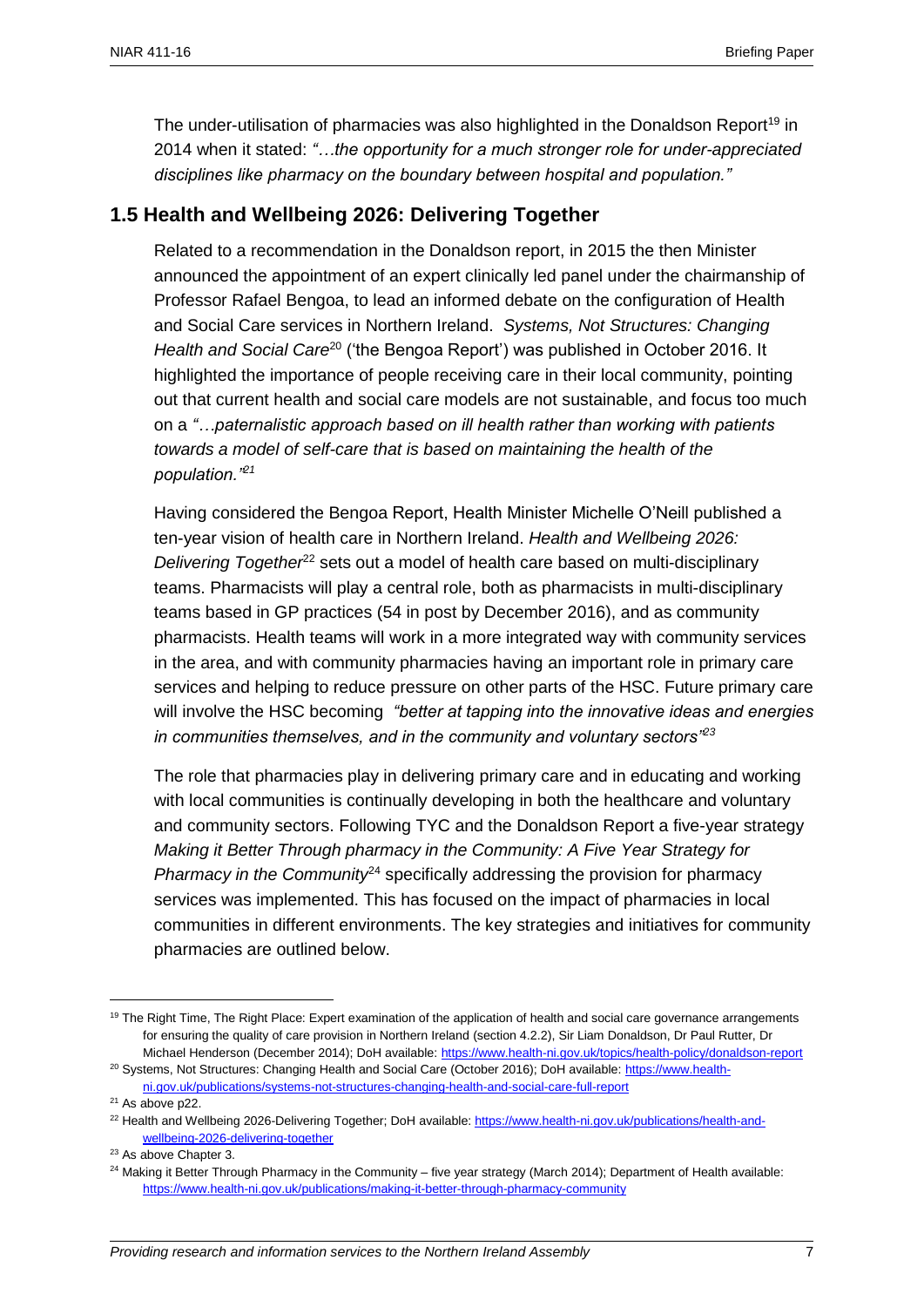## <span id="page-7-0"></span>**2. Community Pharmacy Strategies**

#### <span id="page-7-1"></span>**2.1 Making it Better Through Pharmacy in the Community**

In 2012 the then Health Minister approved the development of a refreshed strategy for the provision of community pharmacy services and in March 2014 a five year strategy specifically focusing on pharmacy services; *Making it Better Through Pharmacy in the Community: A Five Year Strategy for Pharmacy in the Community* ('the 5-year strategy'), was published.<sup>25</sup> The then DHSSPS set up an Advisory Group on the implementation plan and the key actions to be delivered by the HSC Board, $^{26}$  and a summary of progress on implementation to March 2016.<sup>27</sup>

The strategy forms the main direction for the delivery of pharmacy services in Northern Ireland and enables pharmacists to play a greater role in supporting GPs, managing medicines and contributing to health and wellbeing in the community. Its aim is to facilitate fuller integration of pharmacy services across Health and Social Care (HSC) to ensure effective public health and safe medicine management while addressing the issues where an aging population, often with multiple and long term conditions, is putting a strain on healthcare resources such as GPs and A&E departments.

## <span id="page-7-2"></span>**3. Community Pharmacy Initiatives**

Community pharmacy covers a range of roles from integrated partnerships in GP practices, providing a wider range of services in community pharmacies, to working with the voluntary and community sector. These initiatives; Building the Community-Pharmacy Partnership (BCPP), pharmacists in GP surgeries, and Health+Pharmacy accreditation are outlined below.

#### <span id="page-7-3"></span>**3.1 Building Community - Pharmacy Partnerships**

The Building Community Pharmacy Partnership (BCPP) programme in Northern Ireland was initiated in 2002, developed and managed by the Community Development and Health Network (CDHN) and the Pharmaceutical Branch of the then DHSSPS. Initially funded for three years from Executive Programme Funds, BCPP's current call for funding applications closes in February 2017. HSCB is the sponsoring department for the programme, while CDHN is responsible for its management and administration with direction from a multi-disciplinary steering group.

The aim of the programme from its inception has been to establish *"…stronger partnerships between local communities and community pharmacists and to address local health needs using a community development approach."<sup>28</sup>* A community development approach to health *"…uses the energy, leadership, skills and knowledge* 

 $\overline{a}$  $25$  Making it Better Through Pharmacy in the Community – five year strategy (March 2014); Department of Health available: <https://www.health-ni.gov.uk/publications/making-it-better-through-pharmacy-community>

<sup>&</sup>lt;sup>26</sup> Making it Better Through Pharmacy in the Community – implementation plan (February 2015) available[: https://www.health](https://www.health-ni.gov.uk/publications/making-it-better-through-pharmacy-community)[ni.gov.uk/publications/making-it-better-through-pharmacy-community](https://www.health-ni.gov.uk/publications/making-it-better-through-pharmacy-community)

<sup>&</sup>lt;sup>27</sup> 'Making It Better through Pharmacy in the Community' Strategy: Progress on Implementation of the Key Actions': DHSSPS.

<sup>&</sup>lt;sup>28</sup> Building the Community – Pharmacy Partnership One Rear On – March 2003; CDHN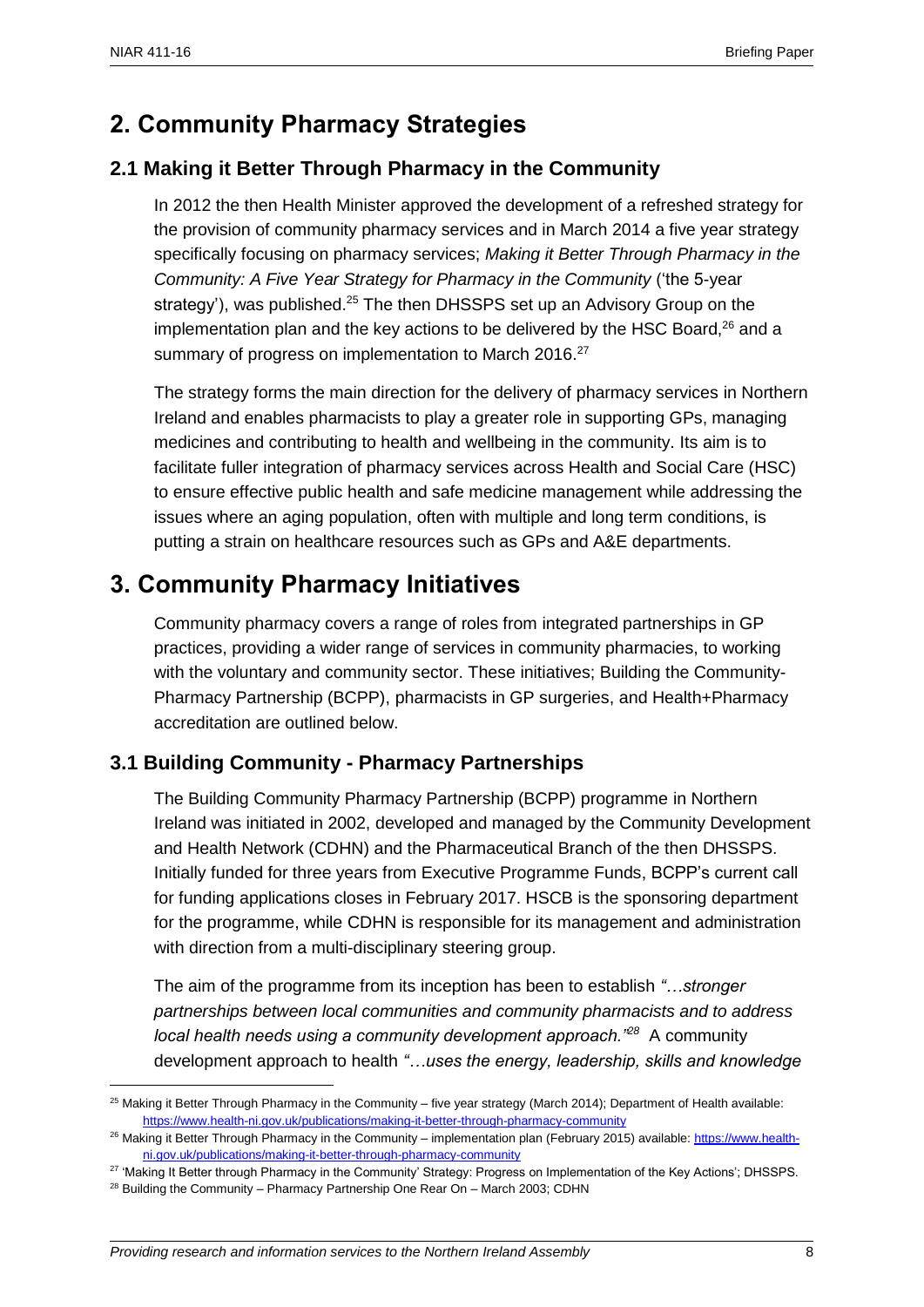*of people to tackle a community's health related problems",* differentiating between a medical model that defines health as the absence of disease, and a social model that considers wider determinants such as socio-economic factors including income, housing and educational attainment.<sup>29</sup>

It was recognised that a key challenge for BCPP would be raising public awareness of the range of services available from community pharmacists, while also raising the awareness of pharmacists of the skills existing within the community sector.<sup>30</sup> The aims of the programme are to promote and support local communities to work in partnership with community pharmacists to address local health and social wellbeing needs using a community development approach and working towards:

- **Increasing local people's skills, encouraging community activity and self-help;**
- **If** Increasing local people's understanding of health issues; and
- Encouraging local people to play a role in promoting health.<sup>31</sup>

Over the past decade BCPP projects have developed in order to address a diversity of issues. This includes work with early years, addiction and mental health programmes, and with women's and older people's groups. Three levels of funding are available administered and managed by CDHN. The BCPP is an ongoing programme and groups can apply for Level 1 - 6 months  $(E2,000)$ , Level 2 – 2 years  $(E10,000)$  and Level 3 – 3 years (10,000) funding, depending on the project they want to run. Groups can apply for follow-on projects, although to apply for a level 3 project they will need to have completed several projects at level 2.

A Level 1 project over 6 months in 2013 developed a community pharmacy partnership for women in Ballybeen in Belfast. Ballybeen Women's Centre had delivered community services in the area for over 25 years. This project worked with a local pharmacist to promote health and health awareness among women, while assessing their educational and training needs around health and social care issues. The project covered mental health, minor ailments, smoking cessation, diet and physical activity through group and 1 to 1 sessions with the pharmacist. Links were also made with Action Cancer and Aware Defeat Depression.

A level 2 project (£10,000 for projects lasting 1-2 years) in Enniskillen was delivered by AMH, an organisation providing vocational and employment training for young people with mental health and learning disabilities. The organisation had already completed two level 2 projects and a level 3 project with BCPP. This Level 1 project was to combat social exclusion and improve the confidence, self-esteem, mental and physical health of a group of 15 – 20 young people in partnership with two pharmacists. The

 $29$  Building the Community – Pharmacy Partnership One Year On – March 2003; CDHN

<sup>30</sup> Making it Better (2004); DoH available[: https://www.health-ni.gov.uk/publications/making-it-better-through-pharmacy](https://www.health-ni.gov.uk/publications/making-it-better-through-pharmacy-community)[community](https://www.health-ni.gov.uk/publications/making-it-better-through-pharmacy-community)

<sup>&</sup>lt;sup>31</sup> Community Development and Health network website available:<http://www.cdhn.org/>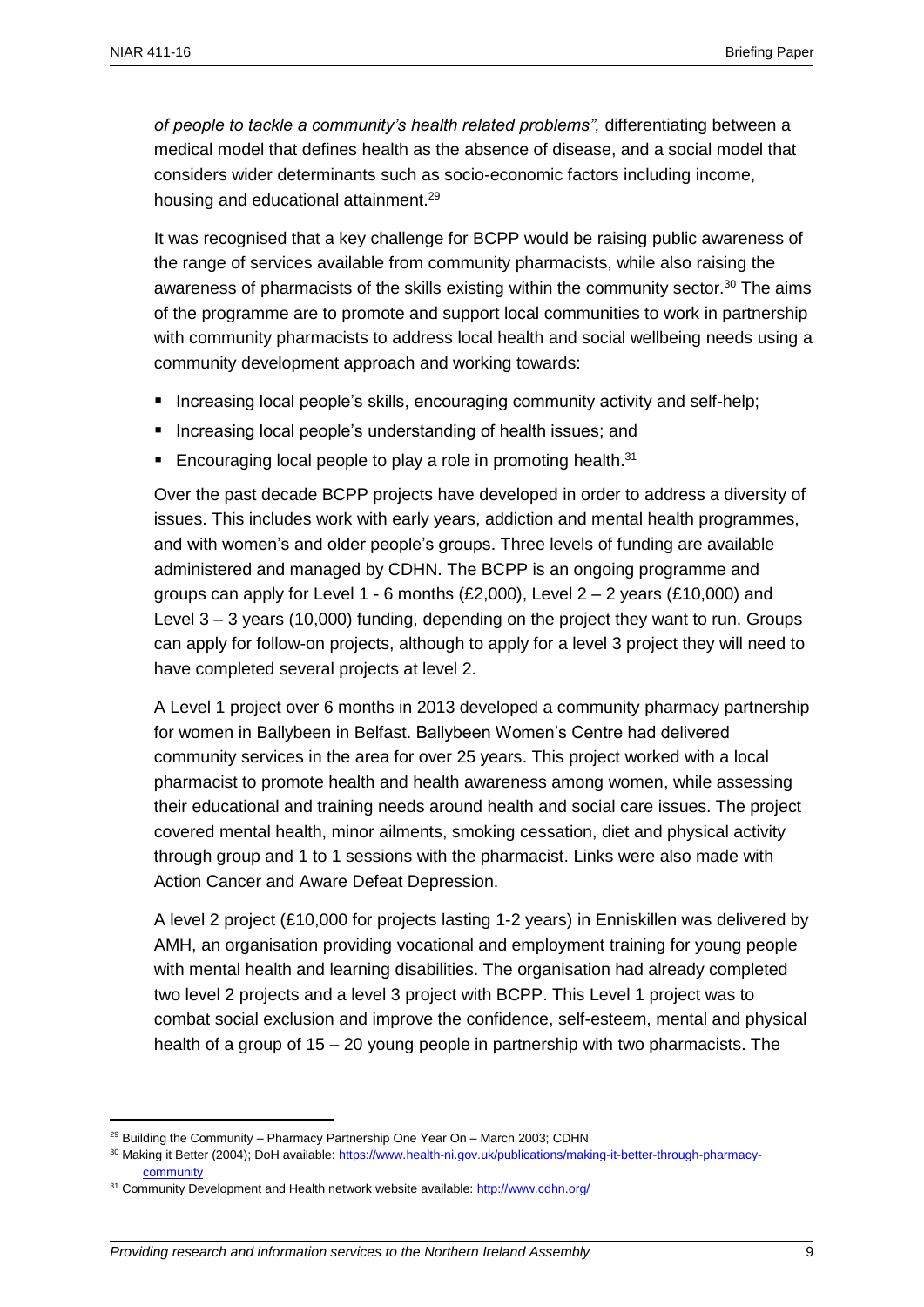sessions focused on medication use, nutrition and physical exercise, and included any other issues that may have presented during sessions.

A Level 3 (a maximum of £30,000 over 3 years) that is ongoing is 'Shepherds View Young parents project in the Waterside in Derry/Londonderry. This is an organisation working with single people that had completed five level 2 projects. They wished to extend the scope of their work and build on their learning, giving support to young people, families, street drinkers and those who are, or are in danger of becoming homeless. Working in partnership with a pharmacy and other groups and agencies, they hold one-to-one and group sessions that include educating parents on childhood illnesses, vaccinations and making health life choices.

In March 2014, the 5-year strategy<sup>32</sup> stated that although progress had been made in recent years, health promotion messages had been less effective. This was even though the communities targeted by them were those where the greatest changes could take place. However, in one year CDHN allocated £360,000 to BCPP projects, 57% of which targeted participants from the top 20% of deprived areas. Participants reporting that their understanding of how to improve health increased from 60 – 81% and making healthy changes to how they lived increased from  $47 - 70\%$ .<sup>33</sup> An evaluation conducted in 2011-2012 found that following participation in BCPP funded projects, in general 77% of participants felt more in control of their health; 88% said the sessions had encouraged them to improve their lifestyle; and 87% of participants would take part in other similar activities. <sup>34</sup>

#### <span id="page-9-0"></span>**3.2 Pharmacists in GP Practices**

In December 2015, Simon Hamilton the then Health Minister, announced a five-year initiative for additional investment of up to £2.6 million, rising to £14 million per year in 2020/21 to provide pharmacists to work alongside GPs. By year five (2020) it is intended that there will be approximately 300 (whole time equivalent) practice based pharmacists in post. The aim of the initiative is to allow GPs to access a practice based pharmacist, improve the safety of prescribing, and give GPs more time to spend with patients. The initiative was welcomed by the Strategic Leadership Group for Pharmacy,<sup>35</sup> established to provide leadership and direction for health and social care organisations delivering reform and innovation in medicines optimisation and in deployment of the pharmacy workforce.

 $32$  Making it Better Through Pharmacy in the Community – five year strategy (March 2014); Department of Health available: <https://www.health-ni.gov.uk/publications/making-it-better-through-pharmacy-community>

<sup>33</sup> BCPP Impact Card (2015); CDHN available: <http://www.cdhn.org/>

<sup>34</sup> BCPP Impact for Health +; HSC Business Services available: [http://www.hscbusiness.hscni.net/pdf/BCPP\\_Imact\\_for\\_Health\\_plus.pdf](http://www.hscbusiness.hscni.net/pdf/BCPP_Imact_for_Health_plus.pdf)

<sup>35</sup> Strategic Leadership Group for Pharmacy statement available: [https://www.health-ni.gov.uk/publications/practice-based](https://www.health-ni.gov.uk/publications/practice-based-pharmacists-statement)[pharmacists-statement](https://www.health-ni.gov.uk/publications/practice-based-pharmacists-statement)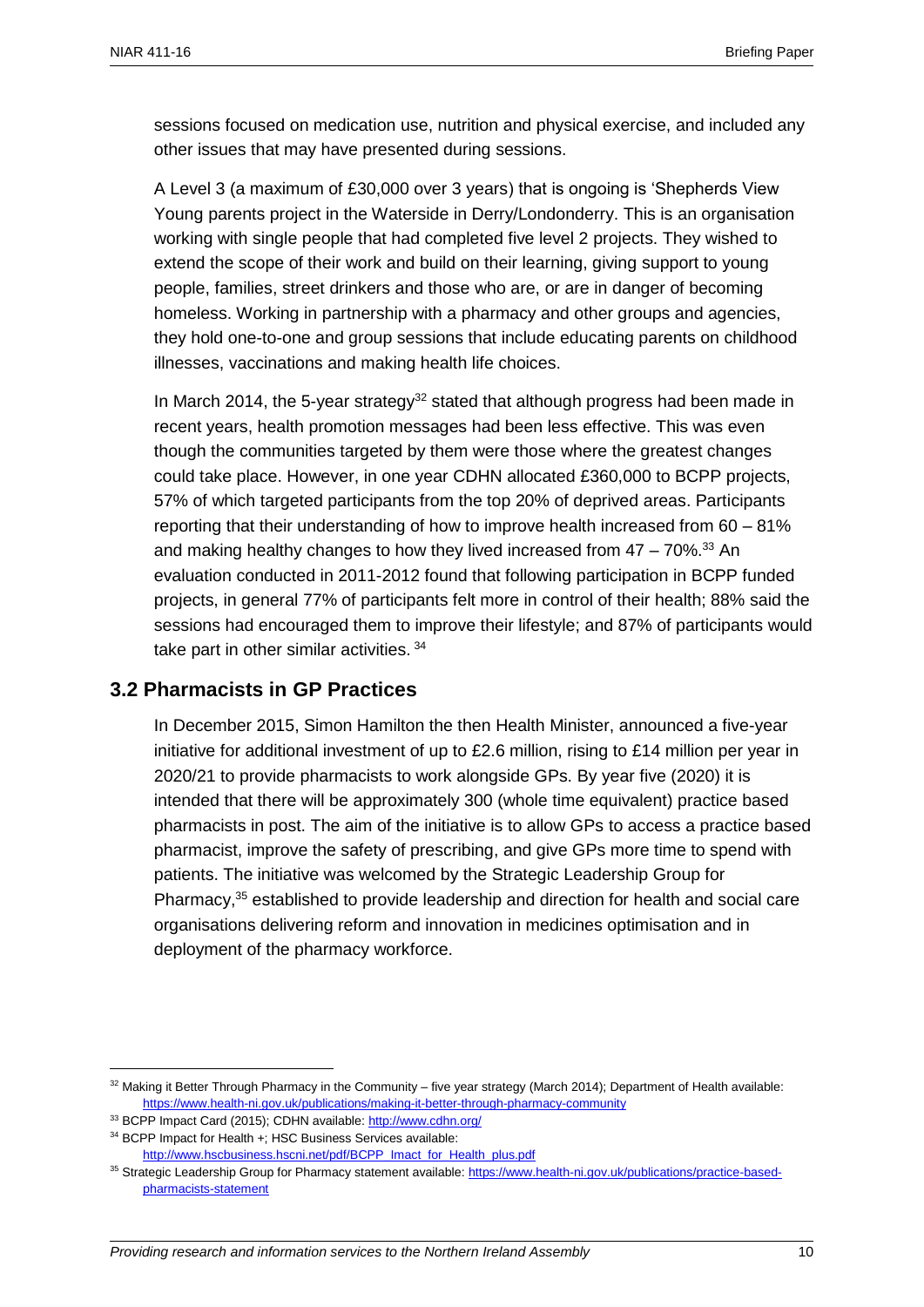On a visit to a GP practice with integrated GP and pharmacy services in September 2016, <sup>36</sup> Health Minister Michelle O'Neill said:

*"I appreciate the challenges facing GP-led services and the fact that demand for GPled services is increasing. I am committed to developing a long-term plan to ensure that GP services continue to provide high quality care to the population on a sustainable basis. …I have invested £1.7 million in practice-based pharmacists this year to help ease some of the GP workload and improve the service for patients."* 

The role of pharmacists in GP practices will include repeat prescription management and medication reviews. It is intended to increase the number of pharmacists being trained as independent prescribers, and their role extended throughout the project. By March 2016 when the review of key actions was carried out $37$ , recruitment had not been commenced by the federations for this training and therefore phase 1 practice based pharmacists were not yet in place. However, it was anticipated that wave 1 and wave 2 recruitments would take place together and that the March 2017 timescale would still be deliverable.

#### <span id="page-10-0"></span>**3.3 Health+Pharmacy Northern Ireland**

A recent innovation was the introduction of the Health+Pharmacy initiative announced by the then Health Minister, recognising the important role pharmacies play in keeping communities healthy. The initiative was officially launched in February 2015 and is managed by the HSCB and PHA.

To receive accreditation as a Health+Pharmacy, the pharmacy must demonstrate it meets 16 separate quality standards related to public health, including staff training, suitable premises, and carrying out work with a range of organisations to support health and wellbeing. A Health+Pharmacy will display a certificate and sticker and have a dedicated health and wellbeing advisor.

The Quality Standards for a Health+Pharmacy cover 1) environment, 2) staff development and 3) engagement with others in the local community. They contain the following principles:

#### **Environment** –

 $\overline{a}$ 

The 'professional' environment reflects the impression and ethos of a Health+Pharmacy proactively promoting health and wellbeing to the public. The pharmacy gives the public a clear impression that free and confidential health and wellbeing advice, information and services are readily available.

<sup>36</sup> Health Minister sees first-hand the benefits of pharmacy in practice; DoH news web page available: [https://www.health](https://www.health-ni.gov.uk/news/health-minister-sees-first-hand-benefits-pharmacy-practice)[ni.gov.uk/news/health-minister-sees-first-hand-benefits-pharmacy-practice](https://www.health-ni.gov.uk/news/health-minister-sees-first-hand-benefits-pharmacy-practice)

<sup>37</sup> Making It Better through Pharmacy in the Community' Strategy: Progress on Implementation of the Key Actions'; DHSSPS.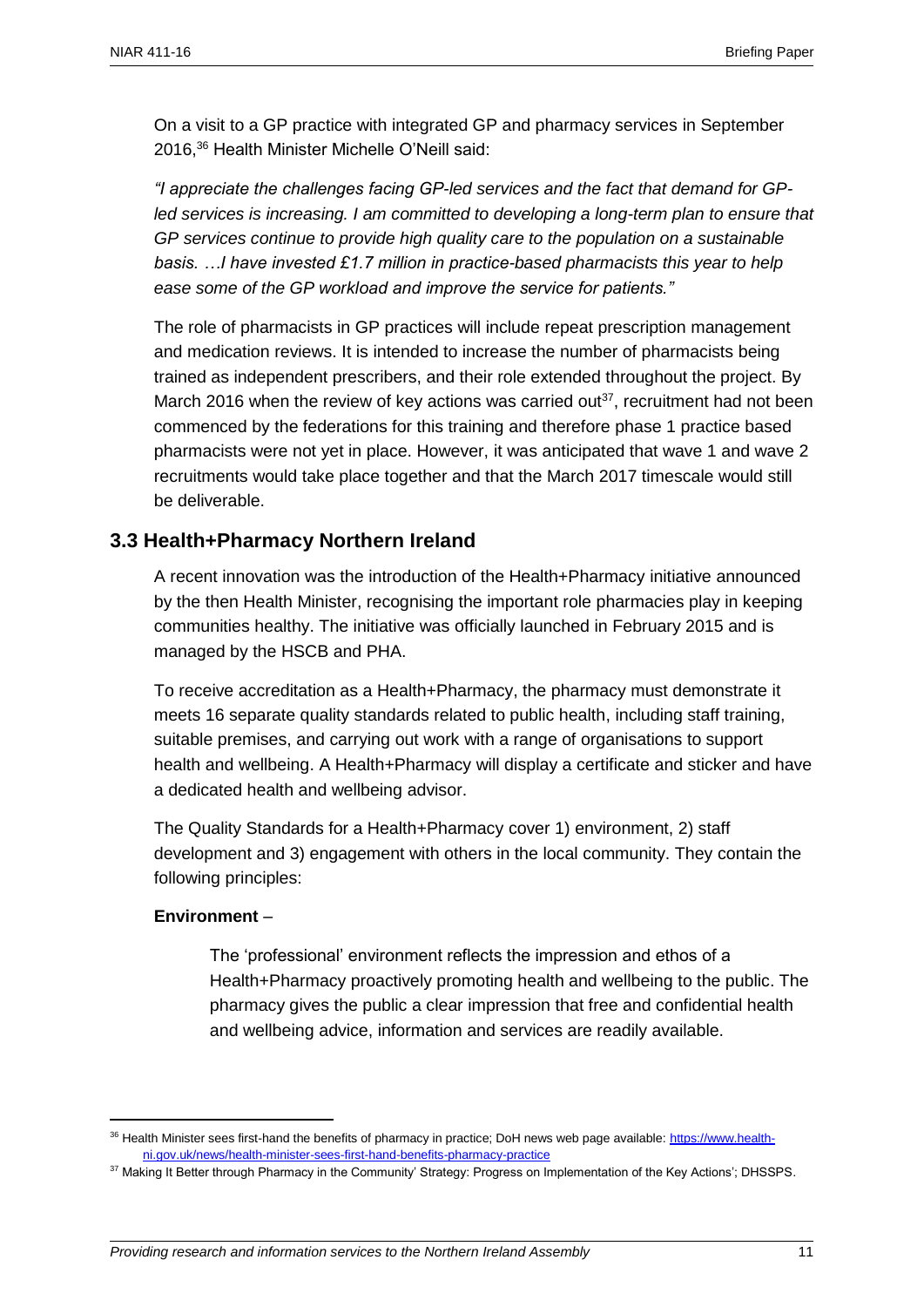$\overline{a}$ 

#### **Staff Development** –

- 1) All staff understand the concepts of health and wellbeing
- 2) All staff have some understanding of the public health needs in their area and how these may impact on the health and health-related choices of people living in the local community
- 3) Staff understand that every interaction is an opportunity for a health intervention
- 4) In recognising the need for equality and diversity, all staff are friendly, welcoming and sensitive to the need for privacy for different individuals seeking advice and health services
- 5) Members of the pharmacy team make appropriate use of resources from within and outside the pharmacy to best meet the health and well-being needs of their local population.

#### **Engagement with others in the local community** –

- 1) Relevant staff are active members of their local community and understand how to work with their communities and respond to their local needs
- 2) The pharmacy staff team is an integral part of local public health delivery and engages with other healthcare professionals, other statutory, community and voluntary organisations to contribute to the implementation of an integrated system
- 3) The pharmacy provides information that is relevant to all sections of the community.

A review of the implementation of key actions in March 2016<sup>38</sup> - one year on from its implementation, reported that eleven pharmacies had been awarded the accreditation of Health+Pharmacy. In October 2016, seventeen pharmacies throughout Northern Ireland had been awarded accreditation.<sup>39</sup> A pharmacist facilitator has also been appointed and, subject to funding, their position will be extended for 2016/17. In launching the scheme, the then Health Minister Simon Hamilton said, *"A growing and ageing population, along with an increasing prevalence of chronic illness and unhealthy lifestyles, is creating an unprecedented burden on our health services. We cannot afford to stand still and must continue to look for opportunities presented by new models of care, such as Health+Pharmacy, that will support people to manage their own health."*

<sup>38</sup> 'Making It Better through Pharmacy in the Community' Strategy: Progress on Implementation of the Key Actions; DHSSPS available:<https://www.health-ni.gov.uk/publications/making-it-better-through-pharmacy-community>

<sup>39</sup> Health+Pharmacies – Belfast x 2, Randalstown x 2, Carrickfergus, Portglenone, Lisburn, Strangford, Garrison, Newtownbutler, Enniskillen x 2, Derry/Londonderry, Stewartstown, Newtownstewart, Castlederg and Dromore (as of October 2016).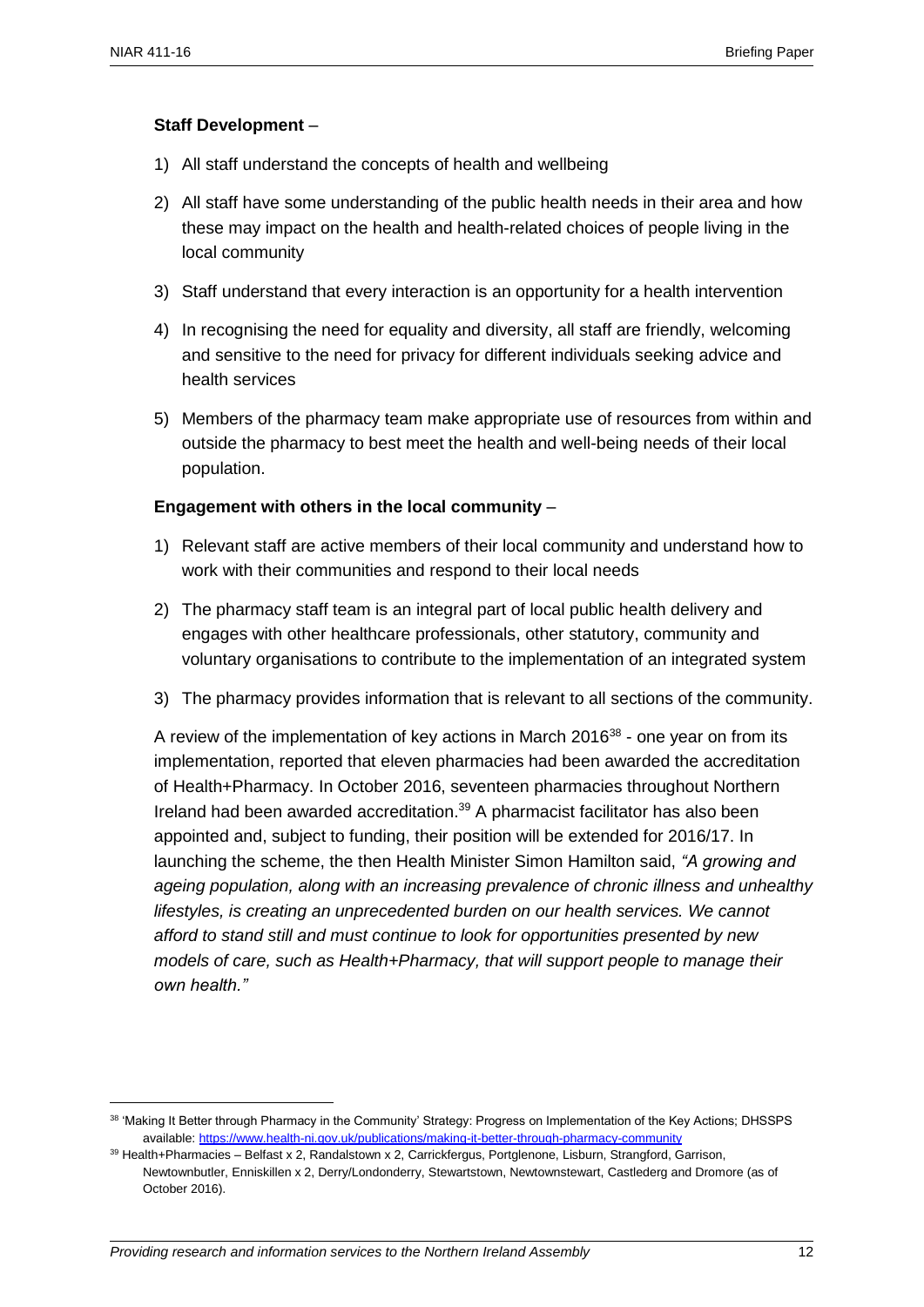## <span id="page-12-0"></span>**4. UK good practice**

#### <span id="page-12-1"></span>**4.1 England**

 $\overline{a}$ 

In December 2015 the Westminster Government set out a range of proposals for reforming the community pharmacy sector in England. As in Northern Ireland the proposals were intended to move the sector towards value-added services and stronger links to GP services. This was also intended to make a reduction to the £2.8 billion paid to the sector.

Following the announcement of budget cuts in October 2016, the Pharmaceutical Services Negotiation Committee (PSNC) refused the funding proposals for 2016-17 and accused the Government of threatening the role of community pharmacy services in England and forcing some pharmacies to close.<sup>40</sup> In a letter to the Department of Health the Chief Executive of PSNC wrote*, "The proposals were and remain, founded of ignorance of the value of pharmacies to local communities, to the NHS, and to social care, and will do great damage to all three."* During a debate in the House of Commons<sup>41</sup> it was noted the 2015 spending review had reaffirmed a need for the privately owned community pharmacy sector to make a contribution to the publicly owned NHS in order to deliver efficiency savings. It was also argued that community pharmacies are often in clusters, with up to a dozen pharmacies within half a mile of each other.

The NHS England overarching *'Five Year Forward View: Time to Deliver'* (2014)<sup>42</sup> makes a commitment to help people to stay healthy. A 10-point plan will underpin a new deal for primary care that will focus on recruiting, retaining and encouraging a return to practice for GPs. Utilising the resources of the voluntary and community sector (the Peoples and Communities Board), nationally action will be taken to create conditions where local leaders can deliver the 'Five Year Forward View'. In a commitment to prevent as well as treat illnesses, a national Diabetes Prevention Programme is being launched with Diabetes UK. Also a taskforce to improve cancer and mental health services will be led by Harpal Kumar of Cancer Research UK and Paul Farmer of Mind.

Engagement with the voluntary sector in England's 'Five Year Forward View' is happening at a national level involving key players in the voluntary sector. This differs from BCPP in Northern Ireland where the emphasis is on working with the voluntary sector at local community level. However, since 2013 in England local government has had responsibility for public health and wellbeing services. The Local Government Association advised local councils that they may wish to consider commissioning public health services more widely in their strategic approach, and consider using service

<sup>40</sup> PSNC website[: http://psnc.org.uk/our-news/government-imposes-community-pharmacy-funding-reduction/](http://psnc.org.uk/our-news/government-imposes-community-pharmacy-funding-reduction/)

<sup>41</sup> House of Commons 17 October 2016, Urgent question on community pharmacy by Michael Dugher MP to Parliamentary Under-Secretary of State for Health, David Mowat.

<sup>&</sup>lt;sup>42</sup> Five Year Forward View (October 2014); NHS England available:<https://www.england.nhs.uk/ourwork/futurenhs/>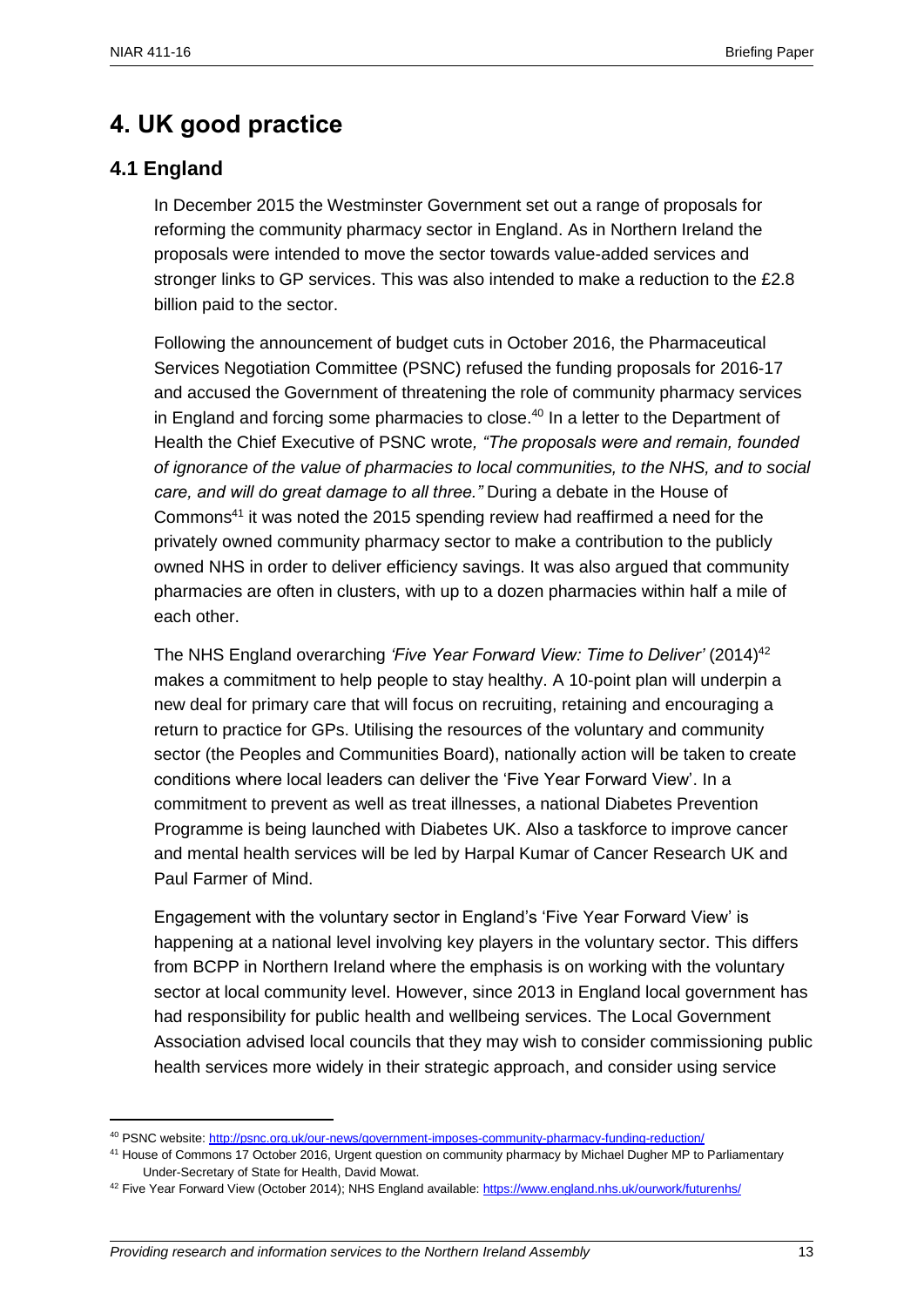providers such as voluntary sector organisations for certain services.<sup>43</sup> Given current disputes in relation to the future of community pharmacies between government and the PSNC, it would seem that involvement of community pharmacies with the voluntary sector may not be part of future strategy.

It would appear that community pharmacy health and wellbeing initiatives in NI are further progressed than in England. In relation to Healthy Living Pharmacies, PSNC states<sup>-44</sup>

*Public Health England has committed their support for extending the role of community pharmacy in the delivery of public health services and accelerating the roll out of the HLP programme. Northern Ireland has adopted the principles of the model under its Health+ Pharmacy initiative and there is now increasing interest in the concept globally.*

The community pharmacy initiatives in England that have been announced recently are outlined below.

#### **4.1.1 Pharmacists in GP surgeries**

In March 2015 the Royal College of General Practitioners (RCGP) and the Royal Pharmaceutical Society (RPS) announced proposals to have pharmacists in GP surgeries. They argued that this would ease current pressures on GPs., reduce waiting times, and improve patient safety and care. It would also address the shortage of GPs compared to an over-supply of pharmacists. In October the Parliamentary Under-Secretary of State for Health, David Mowat said It is intended that services will be delivered differently with £112 million being used to recruit a further 1,500 pharmacists to be employed by the NHS to work in GP practices, with the intention of having 2,000 in place by 2020. This is part of the five year forward plan to link pharmacy more closely with GP services.<sup>45</sup>

#### **4.1.2 Healthy Living Pharmacies**

 $\overline{a}$ 

'Healthy Living Pharmacies' <sup>46</sup> (HLPs), similar to Health+Pharmacies in NI, aim to raise standards for community pharmacies to meet local need, improve health and wellbeing and reduce health inequalities. Community pharmacies wishing to become HLPs are required to consistently deliver a range of commissioned services based on local need and commit to and promote a healthy living ethos within a dedicated health-promoting environment. The HLP concept is a framework for commissioning public health services with three levels of increasing complexity and expertise requiring pharmacies to:

<sup>43</sup> Community pharmacy: Local government's new public health role (2013); Local government Association.

<sup>44</sup> Healthy Living Pharmacies, Further information on HLPs: The why, the how and the what; PSNC available: <http://psnc.org.uk/services-commissioning/locally-commissioned-services/healthy-living-pharmacies/>

<sup>45</sup> House of Commons 17 October 2016, Urgent question on community pharmacy by Michael Dugher MP to Parliamentary Under-Secretary of State for Health, David Mowat.

<sup>46</sup> PSNC<http://psnc.org.uk/services-commissioning/locally-commissioned-services/healthy-living-pharmacies/>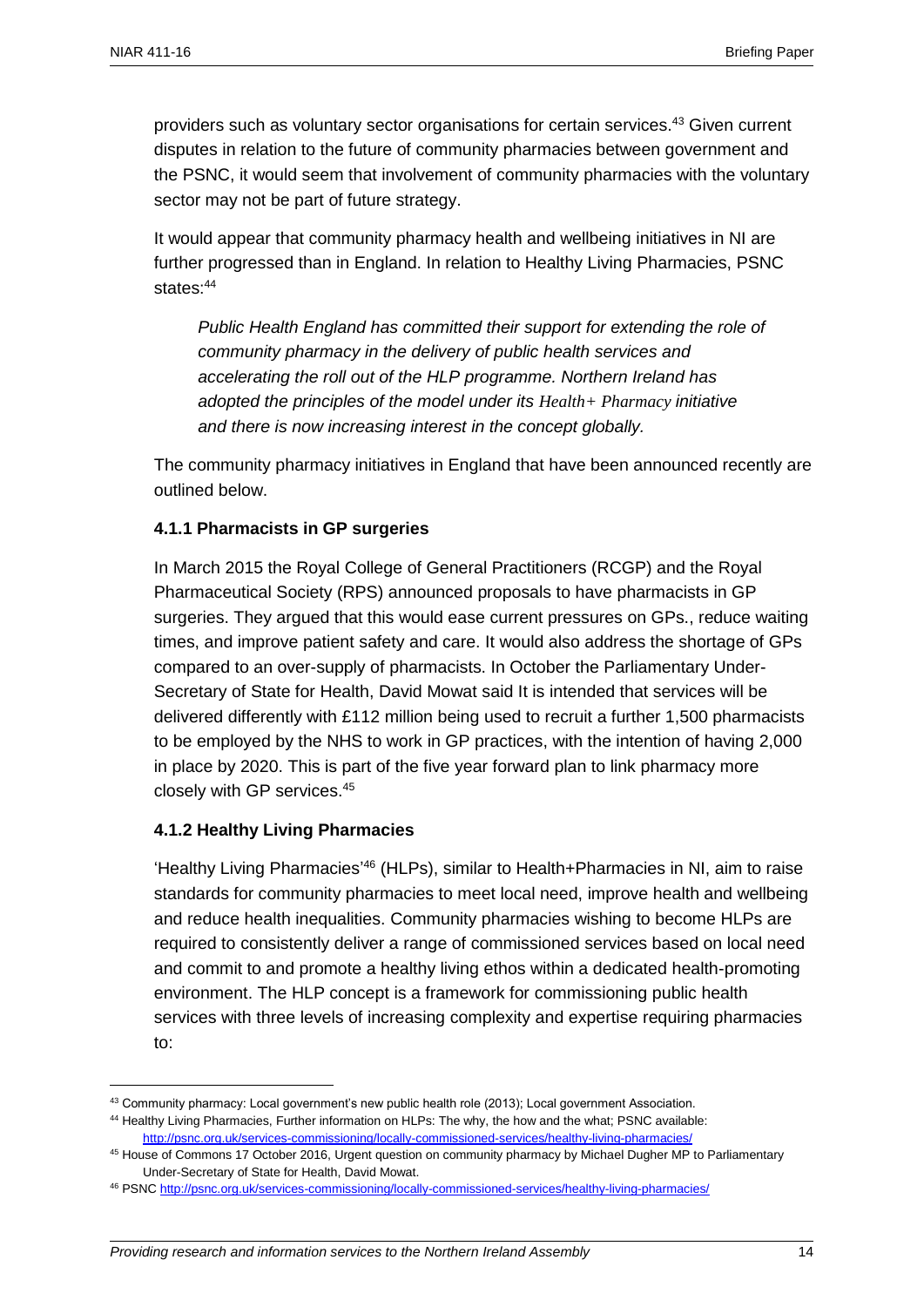- undertake workforce development where staff pro-actively support and promote behavioural change to improve community health and wellbeing;
- have premises that are fit for purpose:
- engage with the local community and other health professionals, particularly GPs, other social care and public health professionals, and local authorities.

#### **4.1.3 Pharmacy Urgent Care Pilot Programme**

The Community Health and Care Minister announced a 'Pharmacy Urgent Care' pilot programme due to begin in December 2016. This will allow the public to go to their local community pharmacy for emergency repeat prescriptions and minor ailments. Community pharmacies will be able to provide emergency repeat prescriptions for medicines including asthma inhalers, insulin and pain killers. Patients will also be able to receive advice and medication for self-limiting illnesses and injuries including pain, constipation, indigestion, hay fever, sore throat, ear-ache, colds, flu, and bites and stings. The pilot aims to reduce the burden on GPs and prevent patients having to go to A&E if they run out of repeat medication. The minor ailments scheme has been operating in NI for some time.

#### **4.1.4 Access Scheme**

Government is also consulting on an access scheme to protect pharmacies and benefit communities in rural and deprived areas, with the aim of ensuring a baseline for distances people will have to travel to a pharmacy.

#### <span id="page-14-0"></span>**4.2 Wales**

The number of community pharmacies in Wales has shown very little change since 2006-7. As in England, services are divided into three categories of essential services provided by all community pharmacies, advanced services based on accreditation, and enhanced services commissioned locally by Health Boards to reflect the needs of the local population.

Advanced services are part of the pharmacy contractual framework in Wales, and their provision is planned at national level. Advanced services include Medicine Use Reviews (MURs) carried out since 2006 to improve patient's knowledge of the medicines they use. Discharge Medicine Reviews (DMRs) were introduced in Wales in 2011 providing support to patients recently discharged from hospital to ensure any changes in medication are enacted.

Enhanced services are arranged by Local Health Boards which accredit community pharmacies to provide additional services. Enhanced services include emergency contraception, smoking cessation, administration of prescribed medicine, palliative care scheme, flu vaccination, syringe and needle exchange, out of hours, minor ailment schemes and common ailment services. From 2011-12 emergency contraception has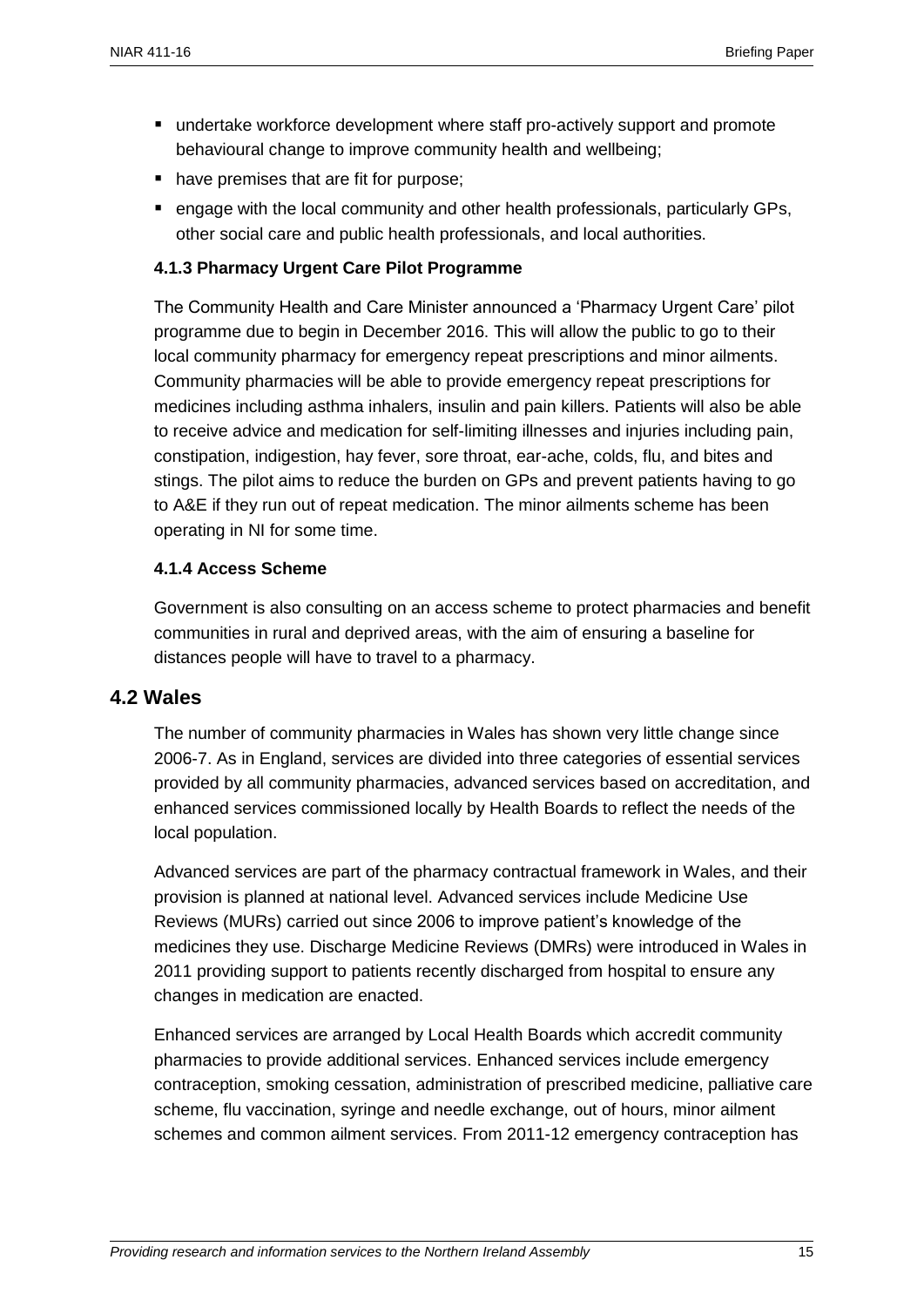been the service the highest number of pharmacies have been accredited to provide (607), while only 36 were accredited to provide a Common Ailments Scheme. 47

#### **4.2.1 Common Ailment Scheme**

Between October 2016 and March 2017 a trial is being rolled out across north Wales aimed at easing pressure on GPs by encouraging patients to seek advice from pharmacists. The Common Ailment Scheme has been trialled among 19 pharmacists over the past year who carried out 2,000 consultations with people seeking advice for common ailments such as head lice. The Betsi Cadwaladr University Health Board is the first in Wales to extend the Common Ailment Scheme to all its pharmacies.

#### **4.2.2 Choose Pharmacy Project**

In March 2016 the Welsh Government invested £750,000 in technology as part of the Choose Pharmacy Project. Its aim is to improve integration with NHS providers by for example, allowing patients' discharge information to be shared with a nominated pharmacy for a follow up review by the pharmacist when they leave hospital.<sup>48</sup>

#### <span id="page-15-0"></span>**4.3 Scotland**

 $\overline{a}$ 

#### **4.3.1 Strategy**

The Scottish Government published *"Prescription for Excellence: A Vision and Action Plan",* <sup>49</sup> ('the pharmacy action plan') in September 2013. It is an action plan for pharmacy services in Scotland for the next 10 years. The pharmacy action plan complements the Scottish Government's '2020 Vision' which it set out in 2011. <sup>50</sup> The 2020 Vision wants a Scotland where *"…everyone is able to live longer healthier lives at home, or in a homely setting…"* . The vision is to have a healthcare system that includes integrated health and social care; a focus on prevention, anticipation and supported self-management; and day care hospital treatment as the norm with the focus on people getting back to their home or community environment as soon as appropriate with minimal risk of re-admission.<sup>51</sup>

The pharmacy action plan sets out the following vision:

*All patients, regardless of their age and setting of care, receive high quality pharmaceutical care from clinical pharmacist independent prescribers. This*  will be delivered through collaborative partnerships with the patient, carer, *GP and the other relevant health, social care, third and independent sector* 

<sup>47</sup> Community pharmacy services in Wales, 2015-16 (19 October 2016) SFR140/2016; Welsh Government.

<sup>48</sup> BBC News Wales 10.10.2016 "Betsi health board pharmacy trial extended to help GPs, [http://www.bbc.co.uk/news/uk-wales-](http://www.bbc.co.uk/news/uk-wales-37586646)[37586646](http://www.bbc.co.uk/news/uk-wales-37586646)

<sup>49</sup> Prescription for Excellence (September 2013), The Scottish Government; available: [www.gov.scot/resource/0043/00434053.pdf](http://www.gov.scot/resource/0043/00434053.pdf)

 $50$  Strategic Narrative – Achieving sustainable quality in Scotland's healthcare (2012); Scottish Government available: <http://www.gov.scot/Topics/Health/Policy/2020-Vision/Strategic-Narrative>

<sup>51</sup> 2020 Vision (2011); Scottish Government, supporting documents available: [http://www.gov.scot/Topics/Health/Policy/2020-](http://www.gov.scot/Topics/Health/Policy/2020-Vision) **[Vision](http://www.gov.scot/Topics/Health/Policy/2020-Vision)**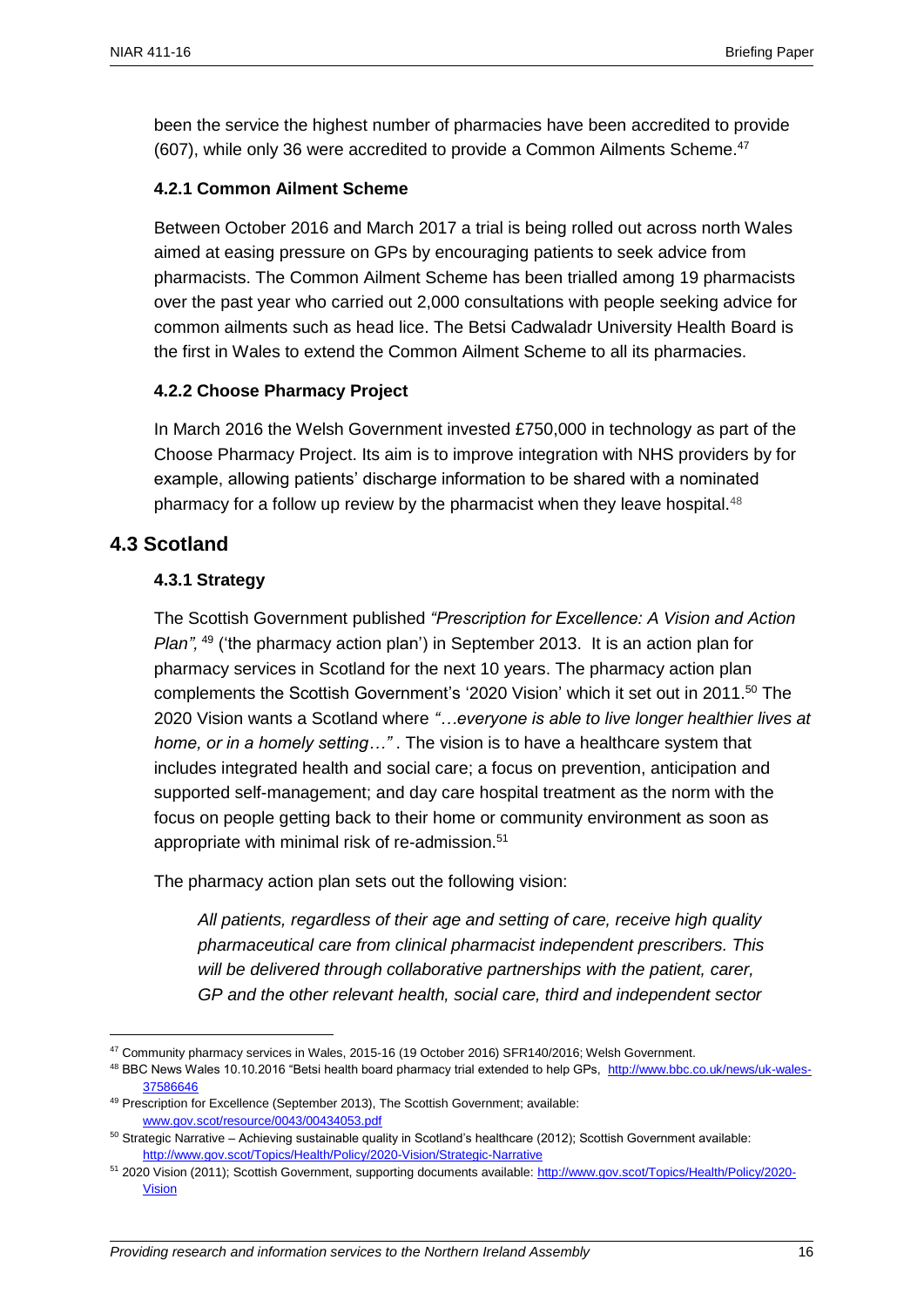*professionals so that every patient gets the best possible outcomes from their medicines, and avoiding waste and harm.*

The aim of the pharmacy action plan is *"…to create models of care that are safe, effective and person centred, provide long term sustainability and facilitate and design an environment for pharmacists to engage with other health and social care professionals."<sup>52</sup>*

The Pharmacy action plan acknowledges that NHS pharmaceutical care in the community will not be solely reliant on community pharmacies, but will require a *"distributed model from GP practices, the domiciliary setting or via remote consultations using telehealth are among the models that should be explored."<sup>53</sup>* It is also the intention that pharmacists should complement and support patients served by dispensing doctors in a distributed model ensuring all patients have equitable access to NHS pharmaceutical care.

There is a recognised need for healthcare teams, particularly in hospitals and in the community. By 2023 all pharmacists in Scotland will be required to be NHS accredited clinical pharmacists who will be referred to as 'general practice clinical pharmacists' regardless of the setting in which they work, and for long term conditions post diagnosis caseloads will be allocated to pharmacists. Part of the vision for future delivery of healthcare in Scotland points to a closer relationship between the NHS, Local Authorities and the third and independent sectors. This acknowledges future care issues such as inequalities in health, an ageing population, and increasing numbers of patients suffering from multiple conditions. Increasing expectations from the community relating to healthcare and the use of new drugs and treatments mean that pharmacies in the community will be of growing importance.<sup>54</sup>

#### **4.3.2 Current provision**

Contracted pharmacy services in Scotland achieve the aim of easing the burden on GPs. However, schemes are more regulated in respect of patient registration, making them less accessible than in NI as outlined below.

#### **4.3.3 Minor Ailment Service**

In NI people can attend any pharmacy offering a minor ailment service and be supplied with up to two products free of charge on the NHS. However, the Minor Ailment Service in Scotland is not available to everyone. Patients must register with a particular pharmacy they elect to use for the service and are only eligible if they are 16, or 19 years of age if in full-time education, aged 60 years or over, have a valid exemption

<sup>52</sup> Prescription for Excellence (September 2013) (p6).

<sup>53</sup> As above Executive Summary

<sup>54</sup> Establishing Effective Therapeutic Partnerships – A generic framework to underpin the Chronic Medication Service element of the Community Pharmacy Contract, Scottish Government, December 2009.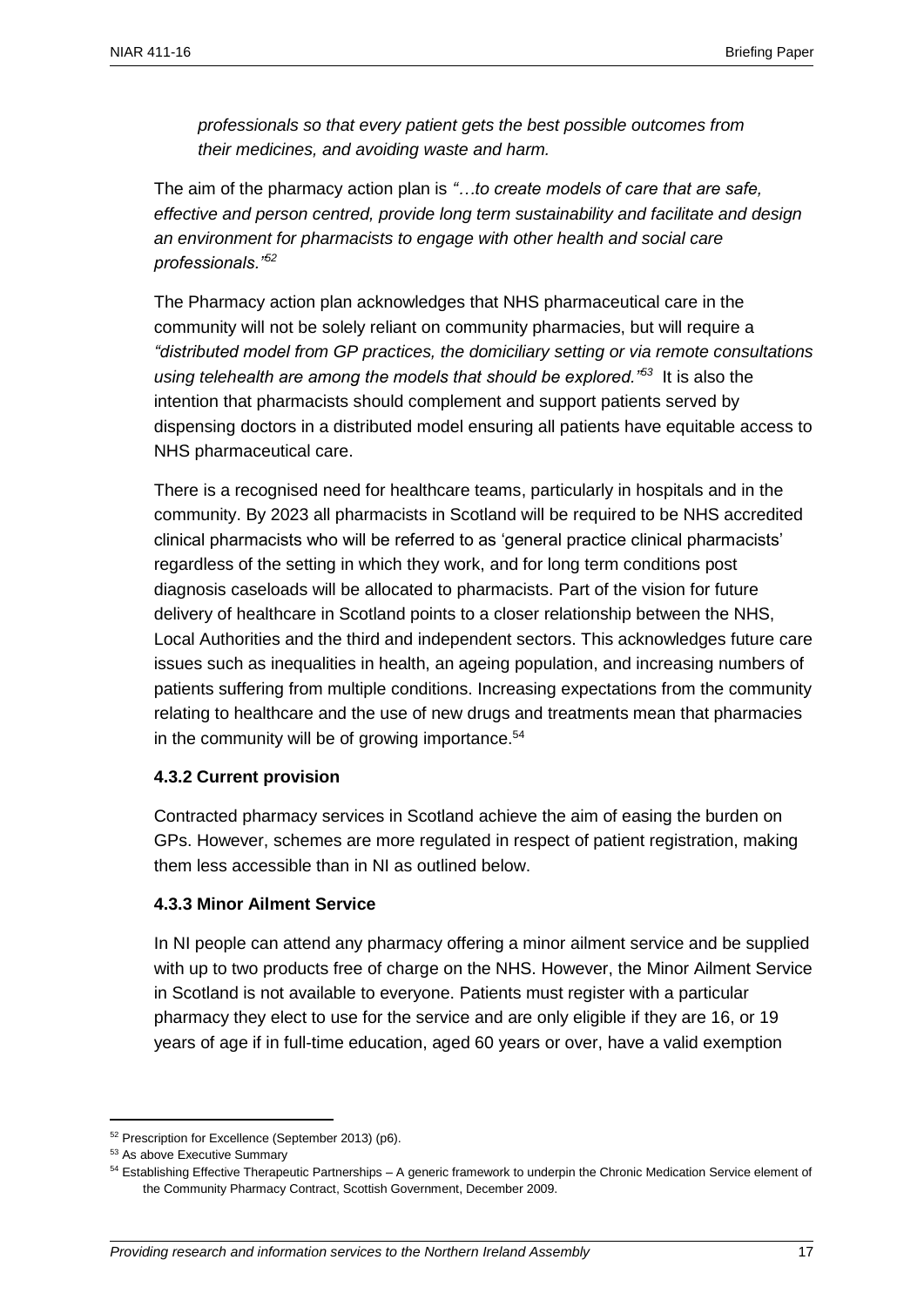certificate, receive certain means-tested benefits, or are entitled to NHS tax credit exemption.

#### **4.3.4 Acute Medication Service**

The Acute Medication Service introduces the Electronic Transfer of Prescriptions that supports pharmaceutical care services for acute episodes of care and any associated counselling and advice.

#### **4.3.5 Chronic Medication Service**

The Chronic Medication Service introduces a systematic framework of working and formalises the role of community pharmacists in the management of individual patients with long-term conditions in a partnership with their GP. This allows patients to better understand their medicines and optimise their effectiveness. There are 3 possible stages.

- At stage 1 a patient can register to receive care from a pharmacist of their choice and give explicit informed patient consent for the elected pharmacy to provide their pharmaceutical care.
- Stage 2 introduces a generic pharmaceutical care planning framework allowing pharmacists to identify and prioritise registered patients or groups of patients who have unmet care needs and target patients most in need of support. A pharmaceutical care plan with needs, issues and desired outcomes is than documented in a pharmaceutical care plan.
- At Stage 3, the shared care element allows a GP to produce a 24 or 48 week serial prescription dispensed at appropriate time intervals. Information about dispensing is electronically returned to the patient's GP. An end of care treatment summary details relevant information for the GP. This eases pressure on GPs and allows pharmacists to monitor patients and their medicines.

#### **4.3.6 Public Health Service**

The Public Health Service element of the pharmacy contract in Scotland encourages pro-active involvement of community pharmacists and their staff in supporting self-care, offering interventions to promote healthy lifestyles across the network of community pharmacies in Scotland. There is no accreditation scheme as in NI (Health+Pharmacy) and England (Healthy Living Pharmacy). Part of the Public Health Service includes the provision of a smoking cessation service and a sexual health service for the supply of emergency contraception.

#### **4.3.7 Pharmacy Care record**

The Pharmacy Care Record is a web application providing community pharmacists and pharmacy technicians with the capability to record details of a patient's care and medication that has been prescribed/dispensed. This forms a key part of delivery of the Chronic Medication Service. The service also supports the Smoking Cessation and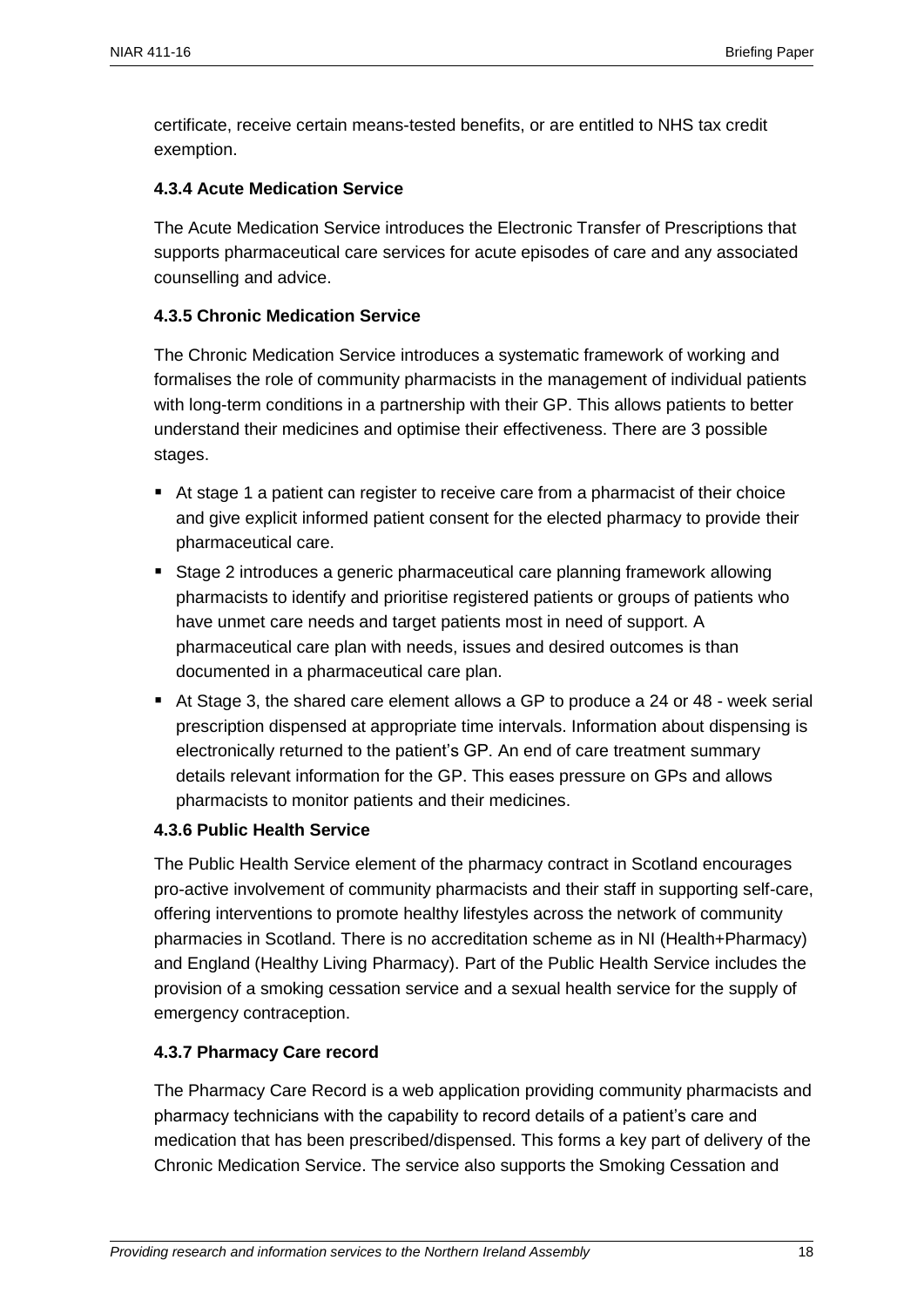Gluten-free food service forming part of the community pharmacy Public Health Service.

#### **4.3.8 Community Pharmacy Scotland recommendations**

Community Pharmacy Scotland (CPS) represents community pharmacy contractors in Scotland. In response to the Scottish Government's pharmacy action plan in 2013, it published proposals for how current services already being delivered by community pharmacies could be enhanced. Recommendations include the removal of what they term 'out dated exemption criteria' from the Minor Ailment Service, making prescription only medicines available for common conditions, and allowing pharmacists to refer patients to other healthcare professionals where they deem necessary. In relation to the Public Health Service, commissioning flu vaccination through community pharmacies. 55

### <span id="page-18-0"></span>**5. RoI**

 $\overline{a}$ 

As with other jurisdictions, the Republic of Ireland is facing healthcare issues in relation to rapid growth in volume, cost and complexity, and the Government is currently developing a 10-year plan for a new model of healthcare in RoI to meet changing demand. As with the delivery of healthcare in the other jurisdictions outlined in this paper, the aim is to have health care situated as close to a patient's home as possible. This will involve enhancing primary care and integration of primary and secondary care settings.<sup>56</sup>

The Pharmaceutical Society of Ireland (PSI) believes the only cost effective solution to meeting demand is to take a multi-disciplinary approach to healthcare and situate services as close to the patient's home as possible. This will involve enhancing primary care and the integration of care between primary and secondary healthcare settings. PSI acknowledges that legislative changes will be necessary to address some of the proposals they make for the more extensive use of pharmacists expertise to offer solutions and support patients in improving their own health.<sup>57</sup>

The Future Pharmacy Practice Project<sup>58</sup> commenced in the summer of 2015, to examine how pharmacy can contribute to the health and wellbeing of patients in an evolving health sector. The research and subsequent report *Future of Pharmacy practice – Meeting Patients' Needs* (pending) seeks to build on the *Pharmacy Ireland* 

<sup>55</sup> Prescription for Delivery: The CPS action plan to deliver pharmaceutical care for patients in Scotland (June 2014); Community Pharmacy Scotland.

<sup>56</sup> A Programme for a Partnership Government, May 2016

<sup>57</sup> Submission to the Department of Health in preparation of a Statement of Strategy 2016-2019 (14 September 2016); Pharmaceutical Society of Ireland.

<sup>58</sup> Future Pharmacy Practice Projec[t http://www.thepsi.ie/gns/pharmacy](http://www.thepsi.ie/gns/pharmacy-practice/pharmacy_practice_reports/Future_Pharmacy_Practice_Project.aspx)[practice/pharmacy\\_practice\\_reports/Future\\_Pharmacy\\_Practice\\_Project.aspx](http://www.thepsi.ie/gns/pharmacy-practice/pharmacy_practice_reports/Future_Pharmacy_Practice_Project.aspx)